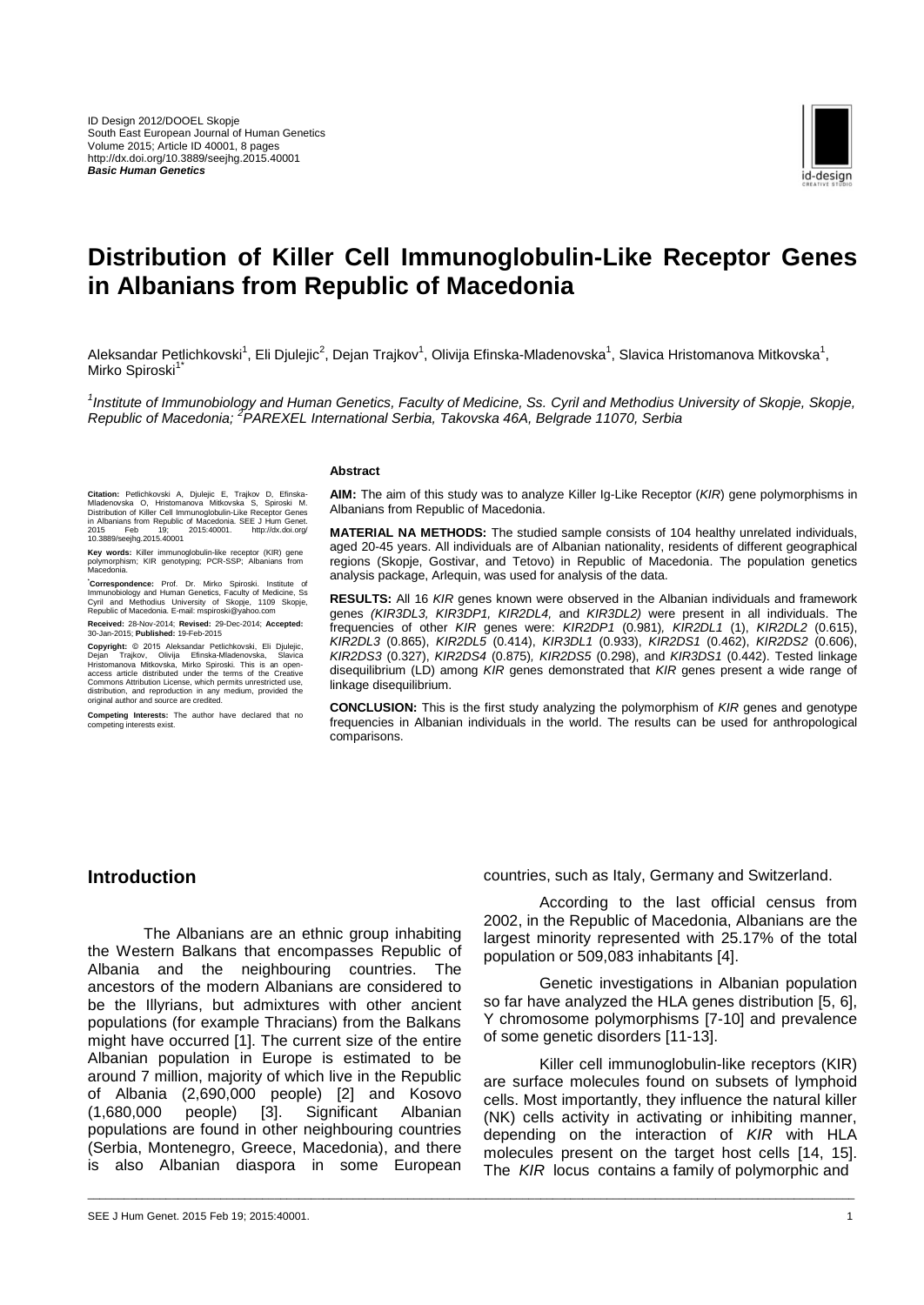|                              |                                | Frequencies for KIR of Macedonian Albanians and native Macedonians |             |                   |                    |             |                    |                         |             |             |                                |                    |                    |                    |                    |                    |  |
|------------------------------|--------------------------------|--------------------------------------------------------------------|-------------|-------------------|--------------------|-------------|--------------------|-------------------------|-------------|-------------|--------------------------------|--------------------|--------------------|--------------------|--------------------|--------------------|--|
|                              | Inhibitory KIR<br>Pseudogenes  |                                                                    |             |                   |                    |             |                    |                         |             |             |                                |                    |                    | Non inhibitory KIR |                    |                    |  |
|                              | <b>KIR</b><br>2DP <sub>1</sub> | <b>KIR</b><br>3DP1                                                 | KIR<br>2DL: | KIR<br>2DL2       | <b>KIR</b><br>2DL3 | KIR<br>2DL4 | KIR<br>2DL5        | KIR<br>3DL <sub>1</sub> | KIR<br>3DL2 | KIR<br>3DL3 | <b>KIR</b><br>2DS <sub>1</sub> | $K$ IR<br>2DS2     | KIR<br>2DS3        | KIR<br>2DS4        | <b>KIR</b><br>2DS5 | <b>KIR</b><br>3DS1 |  |
| Macedonian<br>Albanians (N)  | 102                            | 104                                                                | 104         | 64                | 89                 | 104         | 43                 | 97                      | 104         | 104         | 48                             | 63                 | 34                 | 91                 | 31                 | 46                 |  |
| Macedonian<br>Albanians (F)  | 0.981                          |                                                                    |             | 0.615             | 0.865              |             | 0.414              | 0.933                   |             |             | 0.462                          | 0.606              | 0.327              | 0.875              | 0.298              | 0.442              |  |
| Macedonian<br>Albanians (GF) | 0.862                          |                                                                    |             | 0.380             | 0.633              |             | 0.234              | 0.741                   |             |             | 0.267                          | 0.372              | 0.180              | 0.646              | 0.162              | 0.253              |  |
| Macedonians (N)              | 210                            | 214                                                                | 201         | 126               | 192                | 214         | 89                 | 201                     | 214         | 214         | 103                            | 122                | 77                 | 201                | 64                 | 84                 |  |
| Macedonians (F)              | 0.980                          |                                                                    | 0.940       | 0.590             | 0.897              |             | 0.415              | 0.940                   |             |             | 0.481                          | 0.570              | 0.360              | 0.940              | 0.300              | 0.392              |  |
| Macedonians (GF)             | 0.870                          |                                                                    | 0.760       | 0.360             | 0.690              |             | 0.230              | 0.800                   |             |             | 0.280                          | 0.350              | 0.180              | 0.800              | 0.170              | 0.220              |  |
| Pearson's p                  |                                | &                                                                  | 0.001       | 0.650             | 0.280              | &           | 0.967              | 0.821                   | &           | &           | 0.740                          | 0.545              | 0.564              | 0.050              | 0.986              | 0.397              |  |
| <b>OR</b>                    | 1.029                          | &                                                                  | &           | 1.118             | 0.680              | &           | 0.990              | 0.896                   | &           | &           | 0.924                          | 1.159              | 0.864              | 0.453              | 0.995              | 1.227              |  |
| Wald 95% CI                  | $0.185 -$<br>5.713             | &                                                                  | &           | $0.692 -$<br>806. | $0.337 -$<br>.373  | &           | $0.615 -$<br>1.593 | $0.347 -$<br>2.318      | &           | &           | $0.578 -$<br>i.477             | $0.719 -$<br>1.868 | $0.526 -$<br>1.419 | $0.202 -$<br>1.015 | $0.596 -$<br>1.661 | $0.764 -$<br>.973  |  |

#### **Table 1: Comparison of the observed and estimated** *KIR* **gene frequencies for Macedonian Albanians (N = 104) and Native Macedonians (N=214).**

\_\_\_\_\_\_\_\_\_\_\_\_\_\_\_\_\_\_\_\_\_\_\_\_\_\_\_\_\_\_\_\_\_\_\_\_\_\_\_\_\_\_\_\_\_\_\_\_\_\_\_\_\_\_\_\_\_\_\_\_\_\_\_\_\_\_\_\_\_\_\_\_\_\_\_\_\_\_\_\_\_\_\_\_\_\_\_\_\_\_\_\_\_\_\_\_\_\_\_\_\_\_\_\_\_\_\_\_\_\_\_\_\_\_\_\_\_\_\_\_\_\_\_\_\_\_\_

N, number of individuals; F, observed frequency was obtained by direct counting; GF, gene frequencies were calculated using the formula GF=1- $\sqrt{(1-F)}$ ; p, statistical significance; &, cannot be calculated because expected <5, 2 test; OR, Odds ratio; CI, confidence interval.

highly homologous members (14 genes and 2 pseudogenes), which can be activating or inhibitory. Based on the gene content, the haplotypes have been resolved into two broad sets, termed A and B [16]. The different *KIR* haplotypes vary in the number and type of genes present, but the genes *KIR3DL3*, *KIR3DP1*, *KIR2DL4* and *KIR3DL2* are present on virtually all haplotypes and have therefore been termed framework genes [17]. Population studies performed over the last two decades have revealed extensive diversity at the KIR gene locus, which derives from both, its polygenic and multi-allelic polymorphism, whereas on the basis of gene content, haplotype B displays a much greater variety of subtypes [18, 19].

The aim of this study was to examine *KIR* gene polymorphisms by determining the frequencies of 16 *KIR* genes and pseudogenes (*KIR2DL1*, *KIR2DL2*, *KIR2DL3*, *KIR2DL4*, *KIR2DL5*, *KIR3DL1*, *KIR3DL2*, *KIR3DL3*, *KIR2DS1*, *KIR2DS2*, *KIR2DS3*, *KIR2DS4*, *KIR2DS5*, *KIR3DS1*, *KIR2DP1*, and *KIR3DP1*) and *KIR* genotypes in Albanians from the Republic of Macedonia.

To our knowledge, this is the first study of the diversity of *KIR* genes in Albanian individuals, both from the Republic of Macedonia and in the world.

## **Material and Methods**

### *Population samples*

The study included 104 unrelated healthy Albanian individuals (Macedonian Albanians), residents of different regions of the Republic of Macedonia (Gostivar, Skopje, Tetovo). Each individual was interviewed on a one-to-one basis; his/her genealogy was recorded for the last three generations. Admixture, if any, was recorded for each individual. Individuals with only one Albanian parent were excluded from the study. After signing of written consent, genomic DNA was extracted from the peripheral blood leukocytes using standard phenol/chloroform procedure, described elsewhere [20], and stored in the anthropology project field of the Macedonian Human DNA Bank (hDNAMKD) [21] until processing.

### *PCR amplification*

For *KIR* genotyping, commercially available PEL-FREEZ KIR genotyping SSP kit (Dynal Biotech, Brown Deer, WI) was used. It is a PCR-based method (using sequence-specific priming approach) designed to detect the presence or absence of 16 *KIR* genes and pseudogenes defined by the International nomenclature committee of WHO [22, 23]. In brief, locus specific primer sets, dispensed in a 96 well thermal tray were used for amplification of genomic DNA. After the amplification, the PCR products are loaded and separated by electrophoresis onto a 2% agarose gel stained with ethidium bromide, after which the results are interpreted using a worksheet for the specific amplification patterns. The presence of each *KIR* gene was determined by the presence of a band of DNA of the expected size.

All PCRs contained an internal positive control consisting of an additional pair of primers specific for the growth hormone (GH) gene and a negative control [24]. Individuals were determined negative for a particular *KIR* gene when a band of expected size was absent in the presence of a band for the GH gene. We have used external quality control consisting of cell lines from Immunogenetics and Histocompatibility Worskshop Conferences and Centre d' Etude du Polymorphisme Humain.

### *Statistical analysis*

\_\_\_\_\_\_\_\_\_\_\_\_\_\_\_\_\_\_\_\_\_\_\_\_\_\_\_\_\_\_\_\_\_\_\_\_\_\_\_\_\_\_\_\_\_\_\_\_\_\_\_\_\_\_\_\_\_\_\_\_\_\_\_\_\_\_\_\_\_\_\_\_\_\_\_\_\_\_\_\_\_\_\_\_\_\_\_\_\_\_\_\_\_\_\_\_\_\_\_\_\_\_\_\_\_\_\_\_\_\_\_\_\_\_\_\_\_\_\_\_\_\_\_\_\_\_\_

The occurrence of *KIR* genes in individuals  $(frequency = F)$  was obtained by direct counting. Gene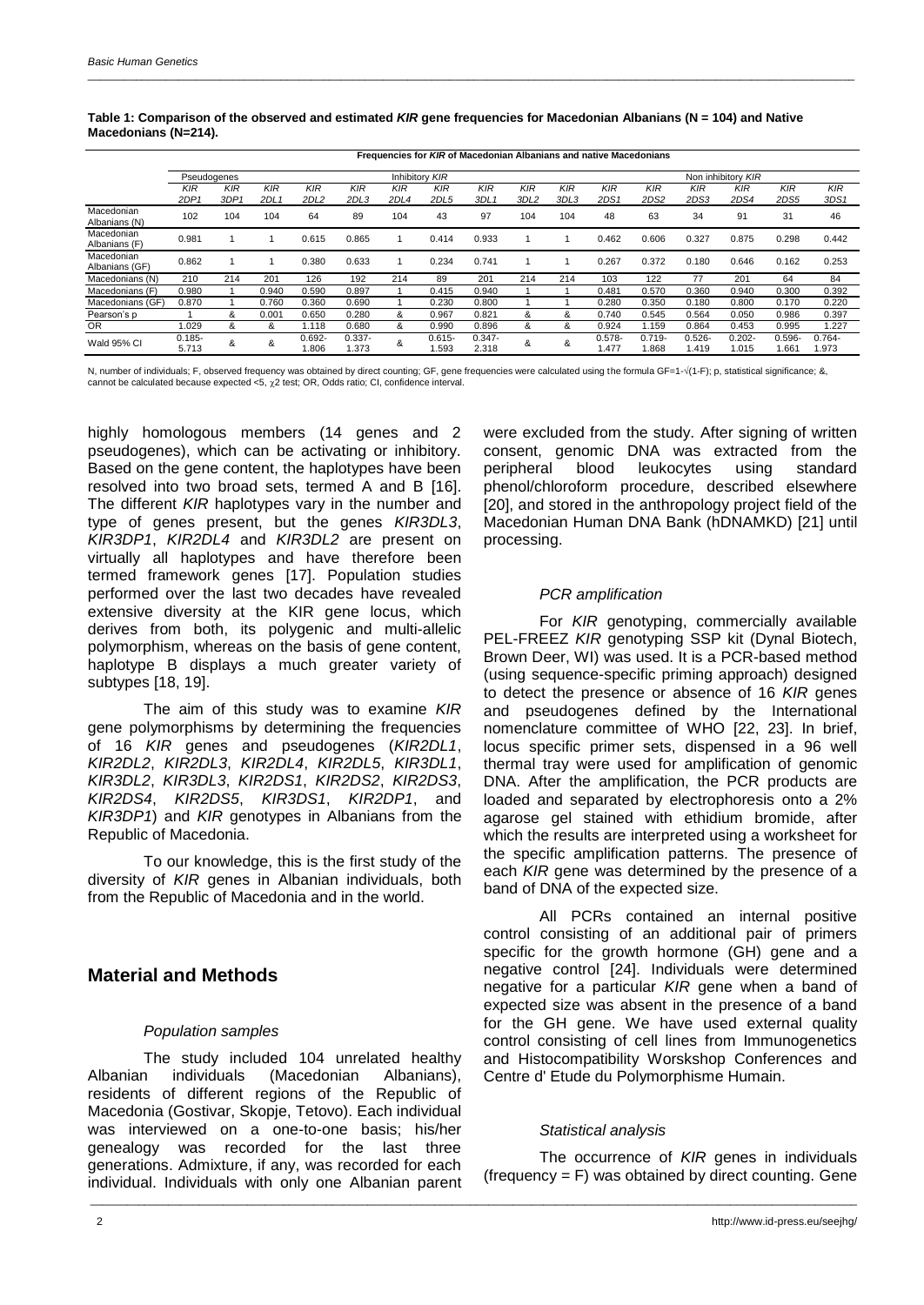|                       |                        |                        |                        |                        |                                        | Macedonian Albanians (n = 104) |                       |                       |                       |                       |                  |                        |
|-----------------------|------------------------|------------------------|------------------------|------------------------|----------------------------------------|--------------------------------|-----------------------|-----------------------|-----------------------|-----------------------|------------------|------------------------|
|                       | KIR3DL1                | KIR2DL1                | KIR2DL3                | KIR2DS4                | KIR2DL2                                | KIR2DL5                        | KIR3DS1               | KIR2DS1               | KIR2DS2               | KIR2DS3               | KIR2DS5          | KIR2DP1                |
| KIR3DL1<br>$D^a$      |                        | &                      | 0.0006                 | 0.0589                 | $-0.0163$                              | $-0.0395$                      | $-0.0375$             | $-0.0362$             | $-0.0169$             | $-0.0261$             | $-0.0376$        | $-0.0013$              |
| D'                    |                        | &                      | 0.0095                 | 1.0000                 | $-0.6286$                              | $-1.0000$                      | $-1.0000$             | $-1.0000$             | $-0.6376$             | $-0.5755$             | $-0.7965$        | $-1.0000$              |
| $r^2$                 |                        | &                      | 0.0000                 | 0.5052                 | 0.0178                                 | 0.1024                         | 0.0910                | 0.0842                | 0.0191                | 0.0492                | 0.1078           | 0.0014                 |
| $\overline{P}$        |                        | &                      | 0.0044                 | 0.0000                 | 0.1734                                 | 0.0011                         | 0.0021                | 0.0031                | 0.1588                | 0.0237                | 0.0008           | 0.7013                 |
| KIR2DL1               |                        |                        |                        |                        |                                        |                                |                       |                       |                       |                       |                  |                        |
| $D^a$                 | 0.0156                 |                        | &                      | &                      | &                                      | &                              | &                     | &                     | &                     | &                     | &                | &                      |
| $D^{\prime}$          | 0.3225                 |                        | &                      | &                      | &                                      | &                              | &                     | &                     | &                     | &                     | &                | &                      |
| تتم                   | 0.0871                 |                        | &                      | &                      | &                                      | &                              | &                     | &                     | &                     | &                     | &                | &                      |
| $\overline{P}$        | < 0.0001               |                        | &                      | &                      | &                                      | &                              | &                     | &                     | &                     | &                     | &                | &                      |
| KIR2DL3               |                        |                        |                        |                        |                                        |                                |                       |                       |                       |                       |                  |                        |
| D<br>D'               | 0.0031                 | 0.0134<br>0.2907       |                        | 0.0024                 | $-0.0325$                              | $-0.0213$                      | $-0.0078$             | $-0.0148$             | $-0.0242$             | $-0.0329$             | 0.0113           | 0.0166                 |
| $r^2$                 | 0.0569<br>0.0018       | 0.0400                 |                        | $0.0222$<br>$0.0005$   | $-0.6286$<br>$0.0384$                  | $-0.2693$<br>0.0160            | $-0.1034$<br>0.0021   | $-0.2041$<br>0.0076   | $-0.4564$<br>0.0211   | $-0.3633$<br>0.0423   | 0.2811<br>0.0052 | 1.0000<br>0.1261       |
| P                     | 0.5318                 | 0.0034                 |                        | 0.8281                 | 0.0456                                 | 0.1970                         | 0.6403                | 0.3753                | 0.1386                | 0.0360                | 0.4612           | 0.0003                 |
| KIR2DS4               |                        |                        |                        |                        |                                        |                                |                       |                       |                       |                       |                  |                        |
| D                     | 0.0480                 | 0.0158                 | $-0.0011$              |                        | -0.0192<br>-0.4000<br>0.0143<br>0.2229 | $-0.0445$                      | $-0.0601$             | $-0.0577$             | $-0.0204$             | $-0.0553$             | $-0.0493$        | $-0.0024$              |
| D'                    | 0.9113<br>0.7628       | 0.3258                 | $-0.1894$<br>$0.0002$  |                        |                                        | $-0.6066$<br>$0.0746$          | $-0.8621$<br>$0.1339$ | $-0.8571$<br>$0.1224$ | $-0.4146$<br>$0.0160$ | $-0.6571$<br>$0.1270$ | $-0.5616$        | $-1.0000$              |
| $r^2$                 |                        | 0.0968                 |                        |                        |                                        |                                |                       |                       |                       |                       | 0.1061           | 0.0028                 |
| $\boldsymbol{P}$      | < 0.0001               | < 0.0001               | 0.8192                 |                        |                                        | 0.0054                         | 0.0002                | 0.0004                | 0.1973                | 0.0003                | 0.0009           | 0.5894                 |
| KIR2DL2               |                        |                        |                        |                        |                                        |                                |                       |                       |                       |                       |                  |                        |
| D                     | $-0.0110$              | $-0.0165$              | $-0.0423$              | $-0.0090$              |                                        | 0.0436                         | 0.0259                | 0.0237                | 0.2041                | 0.0969                | 0.0089           | $-0.0074$              |
| D'<br>$\mathcal{r}^2$ | $-0.4388$              | $-0.7789$              | $-1.0000$              | $-0.3920$              |                                        | 0.2744<br>0.0332               | 0.1522                | 0.1333                | 0.8762                | 0.7706                | 0.0774           | $-1.0000$              |
| $\mathsf{P}$          | 0.0087                 | 0.0230                 | 0.0800                 | 0.0064                 |                                        | 0.0632                         | 0.0115                | 0.0095                | 0.7373                | 0.1803                | 0.0016           | 0.0123                 |
| KIR2DL5               | 0.1725                 | 0.0266                 | < 0.0001               | 0.2427                 |                                        |                                | 0.2746                | 0.3196                | < 0.0001              | < 0.0001              | 0.6842           | 0.2589                 |
| D                     | $-0.0215$              | $-0.0207$              | $-0.0227$              | $-0.0234$              | 0.0822                                 |                                | 0.1633                | 0.1553                | 0.0380                | 0.0956                | 0.1268           | $-0.0017$              |
| D'                    | $-0.6049$              | $-0.6887$              |                        | $-0.7147$              | 0.4808                                 |                                | 0.7081                | 0.6977                | 0.2331                | 0.4986                | 0.7250           | $-0.1475$              |
| $r^2$                 | 0.0332                 | 0.0361                 | -0.3775<br>0.0229      |                        | 0.1150                                 |                                | 0.4457                | 0.4003                | 0.0249                | 0.1713                | 0.3167           | 0.0006                 |
| $\mathsf{P}$          | 0.0077                 | 0.0054                 | 0.0268                 | $0.0426$<br>$0.0025$   | < 0.0001                               |                                | < 0.0001              | < 0.0001              | 0.1073                | < 0.0001              | < 0.0001         | 0.8019                 |
| KIR3DS1               |                        |                        |                        |                        |                                        |                                |                       |                       |                       |                       |                  |                        |
| D                     | $-0.0276$              | $-0.0172$              | $-0.0157$              | $-0.0294$              | 0.0399                                 | 0.1311                         |                       | 0.2093                | 0.0205                | 0.0958                | 0.1566           | $-0.0011$              |
| D'                    | $-0.7467$              | $-0.5510$              | $-0.2517$              | $-0.8628$              | 0.2473                                 | 0.5720                         |                       | 0.8789                | 0.1177                | 0.5254                | 0.9422           | $-0.1034$              |
| $r^2$                 | 0.0558                 | 0.0255                 | 0.0112                 | 0.0684                 | 0.0276                                 | 0.2969                         |                       | 0.7147                | 0.0072                | 0.1690                | 0.4753           | 0.0003                 |
| P                     | 0.0005                 | 0.0196                 | 0.1209                 | 0.0001                 | 0.0151                                 | < 0.0001                       |                       | < 0.0001              | 0.3885                | < 0.0001              | < 0.0001         | 0.8683                 |
| KIR2DS1               |                        |                        |                        |                        |                                        |                                |                       |                       |                       |                       |                  |                        |
| D<br>D'               | $-0.0315$<br>$-1.0000$ | $-0.0173$<br>$-0.6495$ | $-0.0113$<br>$-0.2113$ | $-0.0291$<br>$-1.0000$ | 0.0390<br>0.1973                       | 0.1223<br>0.5668               | 0.1522<br>0.7475      |                       | 0.0185<br>0.1016      | 0.0703<br>0.3992      | 0.1605<br>1.0000 | $-0.0007$<br>$-0.0714$ |
| $r^2$                 | 0.0697                 | 0.0246                 | 0.0055                 | 0.0640                 | 0.0252                                 | 0.2465                         | 0.3891                |                       |                       | 0.0903                | 0.4954           | 0.0001                 |
| $\overline{P}$        | 0.0001                 | 0.0217                 | 0.2774                 | 0.0002                 | 0.0202                                 | < 0.0001                       | < 0.0001              |                       | 0.0058<br>0.4389      | 0.0022                | <0.0001          | 0.9123                 |
| KIR2DS2               |                        |                        |                        |                        |                                        |                                |                       |                       |                       |                       |                  |                        |
| D                     | $-0.0020$              |                        |                        | 0.0316                 | 0.2278                                 | 0.0304                         | $-0.0077$             | 0.0198                |                       | 0.0904                | 0.0021           | $-0.0076$              |
| D'                    | $-1.0000$              | $-0.0081$<br>$-1.0000$ | $-0.0447$<br>$-1.0000$ | $0.1511$<br>$0.0163$   | $0.9799$<br>$0.8725$                   | 0.1782                         | $-0.2920$             | 0.1504                |                       | 0.7016                | 0.0181           | $-1.0000$              |
| $\mathcal{r}^2$       | 0.0036                 | 0.0146                 | 0.0881                 |                        |                                        | 0.0158                         | 0.0042                | 0.0076                |                       | 0.1556                | 0.0001           | 0.0128                 |
| P                     | 0.3795                 | 0.0767                 | < 0.0001               | 0.0620                 | <0.0001                                | 0.0662                         | 0.3409                | 0.2027                |                       | 0.0001                | 0.9227           | 0.2493                 |
| KIR2DS3               |                        |                        |                        |                        |                                        |                                |                       |                       |                       |                       |                  |                        |
| D                     | $-0.0109$              | 0.0091                 | $-0.0424$              | -0.0079<br>-0.2190     | 0.1153                                 | 0.1074                         | 0.0690                | 0.0605                | 0.0779                |                       | $-0.0013$        | 0.0063                 |
| D'<br>$r^2$           | $-0.2791$<br>$0.0090$  | 0.4947<br>0.0075       | $-0.6450$<br>$0.0848$  | 0.0051                 | 0.7789<br>0.2382                       | 0.5109<br>0.2060               | 0.3159                | 0.3240                | 0.4312                |                       | $-0.0133$        | 1.0000<br>0.0095       |
| $\overline{P}$        | 0.1661                 |                        | < 0.0001               | 0.2977                 | <0.0001                                | < 0.0001                       | 0.0868<br>< 0.0001    | 0.0636<br>0.0002      | 0.1017                |                       | 0.0000           |                        |
| KIR2DS5               |                        | 0.2066                 |                        |                        |                                        |                                |                       |                       | < 0.0001              |                       | 0.9509           | 0.3196                 |
| D                     | $-0.0330$              | $-0.0171$              | $-0.0108$              | $-0.0297$              | 0.0314                                 | 0.1027                         | 0.1284                | 0.1482                | 0.1190                | $-0.0065$             |                  | $-0.0039$              |
| D'                    | $-0.7790$              | $-0.4777$              | $-0.1513$              | $-0.7606$              | 0.2517                                 | 0.5786                         | 0.6961                | 0.9407                | 0.7609                | $-0.0593$             |                  | $-0.2877$              |
| $r^2$                 | 0.0900                 | 0.0283                 | 0.0060                 | 0.0788                 | 0.0193                                 | 0.2051                         | 0.3271                | 0.4160                | 0.2501                | 0.0009                |                  | 0.0038                 |
| P                     | < 0.0001               | 0.0138                 | 0.2566                 | < 0.0001               | 0.0421                                 | < 0.0001                       | < 0.0001              | < 0.0001              | < 0.0001              | 0.6673                |                  | 0.5284                 |
| KIR2DP1               |                        |                        |                        |                        |                                        |                                |                       |                       |                       |                       |                  |                        |
| D                     | $-0.0011$              | 0.0131                 | 0.0168                 | $-0.0010$<br>$-1.0000$ | $-0.0077$                              | $-0.0016$                      | $-0.0067$             | $-0.0003$             | $-0.0447$             | 0.0067                | $-0.0037$        |                        |
| D'                    | $-1.0000$              | 0.7365                 | 1.0000                 |                        | $-1.0000$                              | $-0.1440$                      | $-0.5885$             | $-0.0360$             | $-1.0000$             | 1.0000                | $-0.2819$        |                        |
| $r^2$                 | 0.0012                 | 0.1906                 | 0.1662                 | 0.0011                 | 0.0133                                 | 0.0006                         | 0.0102                | 0.0000                | 0.0881                | 0.0107                | 0.0035           |                        |
| $\overline{P}$        | 0.6076                 | < 0.0001               | < 0.0001               | 0.6227                 | 0.0916                                 | 0.7304                         | 0.1394                | 0.9398                | < 0.0001              | 0.1301                | 0.3889           |                        |
| KIR3DP1               |                        |                        |                        |                        |                                        |                                |                       |                       |                       |                       |                  |                        |
| D                     | $-0.0003$              | $-0.0002$              | 0.0042                 | $-0.0003$<br>$-1.0000$ | $-0.0019$<br>$-1.0000$                 | 0.0019                         | $-0.0028$             | 0.0022                | $-0.0177$             | 0.0017                | 0.0014           | 0.0046                 |
| D'<br>$\mathcal{r}^2$ | $-1.0000$<br>0.0003    | $-1.0000$<br>0.0003    | 1.0000                 |                        | 0.0033                                 | 1.0000<br>0.0033               | $-1.0000$<br>0.0073   | 1.0000<br>0.0044      | $-0.7908$<br>0.0260   | 1.0000<br>0.0026      | 1.0000<br>0.0020 | 1.0000<br>0.2465       |
| $\overline{P}$        | 0.7988                 | 0.8155                 | $0.0410$<br>$0.0031$   | 0.0003<br>0.8070       | 0.4022                                 | 0.3977                         | 0.2124                | 0.3344                | 0.0182                | 0.4524                | 0.5079           | < 0.0001               |
|                       |                        |                        |                        |                        |                                        | Macedonians ( $n = 214$ )      |                       |                       |                       |                       |                  |                        |
|                       |                        |                        |                        |                        |                                        |                                |                       |                       |                       |                       |                  |                        |

| Table 2: LD analysis for KIR loci for Macedonian Albanians ( $N = 104$ ) and Macedonians ( $N = 214$ ). |  |
|---------------------------------------------------------------------------------------------------------|--|
|---------------------------------------------------------------------------------------------------------|--|

"D, The classical linkage disequilibrium coefficient measuring deviation from random association Macedonians (n = 214)<br>(D<sub>max</sub>), given the allele frequencies; r<sup>2</sup>, another way to standardise the simple measure of linkage

\_\_\_\_\_\_\_\_\_\_\_\_\_\_\_\_\_\_\_\_\_\_\_\_\_\_\_\_\_\_\_\_\_\_\_\_\_\_\_\_\_\_\_\_\_\_\_\_\_\_\_\_\_\_\_\_\_\_\_\_\_\_\_\_\_\_\_\_\_\_\_\_\_\_\_\_\_\_\_\_\_\_\_\_\_\_\_\_\_\_\_\_\_\_\_\_\_\_\_\_\_\_\_\_\_\_\_\_\_\_\_\_\_\_\_\_\_\_\_\_\_\_\_\_\_\_\_

frequencies (GF) were calculated using the formula  $GF=1-\sqrt{(1-F)}$ , being aware of the limitation in its ability to detect *KIR* genes present at low frequency. For analysis of the molecular polymorphism of the locus studied, the Arlequin software version 3.0 [25] was used.

Linkage disequilibrium (LD) values for two locus associations were calculated using 2×2 tables [26]. Because LD is not independent of allele frequencies, normalized LD was calculated as described previously [27, 28]. Comparisons of different genotypes for two groups were tested by the  $\chi$ 2 test. Crude odds ratios (OR) were calculated within 95% CI. Previously published results for *KIR* gene

SEE J Hum Genet. 2015 Feb 19; 2015:40001. 3

polymorphisms in Macedonian population, [29] were used for comparison with *KIR* gene frequencies of the studied Albanian population.

## **Results**

#### *KIR gene frequencies*

The presence and absence of the 16 *KIR* genes (14 genes and 2 pseudogenes) determined in the 104 healthy individuals, randomly selected from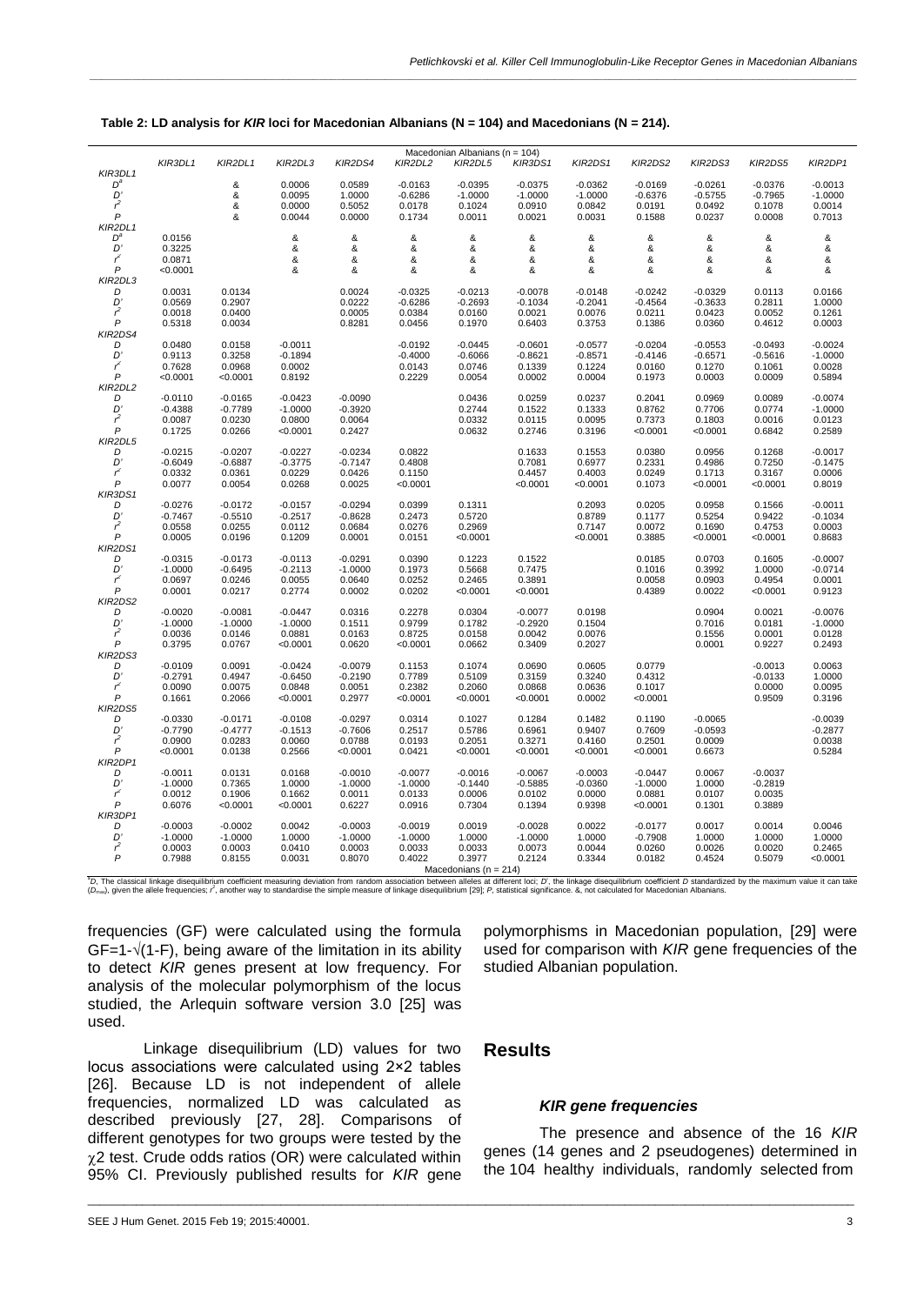|         | KIR3DL1 | KIR2DL1 | KIR2DL3 | KIR2DS4 | KIR2DL2 | $macc$ and $muc$ and $muc$ and $muc$<br>KIR2DL5 | KIR3DS1 | KIR2DS1 | KIR2DS2 | KIR2DS3 | KIR2DS5 | KIR2DP1 |
|---------|---------|---------|---------|---------|---------|-------------------------------------------------|---------|---------|---------|---------|---------|---------|
| KIR3DL1 |         | &       |         |         |         |                                                 |         |         |         |         |         |         |
| KIR2DL1 |         |         |         |         |         |                                                 |         |         |         |         |         |         |
| KIR2DL3 |         |         |         |         |         |                                                 |         |         |         |         |         |         |
| KIR2DS4 |         |         |         |         |         |                                                 |         |         |         |         |         |         |
| KIR2DL2 |         |         |         |         |         |                                                 |         |         |         |         |         |         |
| KIR2DL5 |         |         |         |         |         |                                                 |         |         |         |         |         |         |
| KIR3DS1 |         |         |         |         |         |                                                 |         |         |         |         |         |         |
| KIR2DS1 |         |         |         |         |         |                                                 |         |         |         |         |         |         |
| KIR2DS2 |         |         |         |         |         |                                                 |         |         |         |         |         |         |
| KIR2DS3 |         |         |         |         |         |                                                 |         |         |         |         |         |         |
| KIR2DS5 |         |         |         |         |         |                                                 |         |         |         |         |         |         |
| KIR2DP1 |         |         |         |         |         |                                                 |         |         |         |         |         |         |
| KIR3DP1 |         |         |         |         |         |                                                 |         |         |         |         |         |         |
|         |         |         |         |         |         | Macedonians ( $n = 214$ )                       |         |         |         |         |         |         |

**Table 3: Pairs of** *KIR* **loci that displayed significant (p<0.05) LD in Macedonian Albanians (N = 104) and Macedonians (N=214).**

 $n$ ian Albanians (n  $-$  104)

0, no significant LD; +, significant positive LD; -, significant negative LD; &, LD not calculated.

the Macedonian Albanians is shown in Table 1, along with the corresponding frequencies for the *KIR* genes in the native Macedonians [29]. All 16 *KIR* genes were observed in the Macedonian Albanians and framework genes *(KIR3DL3, KIR3DP1, KIR2DL4,* and *KIR3DL2)* were present in all individuals. The frequencies of other KIR genes were: *KIR2DP1* (0.981)*, KIR2DL1* (1), *KIR2DL2* (0.615), *KIR2DL3* (0.865), *KIR2DL5* (0.414), *KIR3DL1* (0.933), *KIR2DS1* (0.462), *KIR2DS2* (0.606), *KIR2DS3* (0.327), *KIR2DS4* (0.875)*, KIR2DS5* (0.298), and *KIR3DS1* (0.442). The corresponding calculated gene frequencies were: *KIR2DP1* (0.862)*, KIR2DL1* (1), *KIR2DL2* (0.380), *KIR2DL3* (0.633), *KIR2DL5* (0.234), *KIR3DL1* (0.741), *KIR2DS1* (0.267), *KIR2DS2* (0.372), *KIR2DS3* (0.180), *KIR2DS4* (0.646)*, KIR2DS5* (0.162), and *KIR3DS1* (0.253).

Comparison of *KIR* gene frequencies between Macedonian Albanians and Macedonians reveals statistically significant differences for *KIR2DL1* (p = 0.001) and *KIR2DS4* (p = 0.050) (Table 1).

### *Linkage Disequilibrium*

The classical linkage disequilibrium coefficient (*D*), linkage disequilibrium coefficient *D* standardized by the maximum value it can take  $(D_{\text{max}})$ , given the allele frequencies (*D*'), standardised simple measure of linkage disequilibrium  $(r^2)$ , and statistical significance (*P*) for KIR genes are shown in Table 2. The genes present in all individuals (*KIR3DP1, KIR2DL4*, *KIR3DL2* and *KIR3DL3*) were excluded from the analysis.

Pairs of *KIR* loci that displayed the most significant (P < 0.05) LD in Macedonian Albanians are given in Table 3. The most striking positive LD (P < 0.0001) was observed between pairs *KIR3DL1* and *KIR2DS4*, *KIR2DL1* and *KIR3DL1*, *KIR2DS4* with KIR3DL1 and KIR2DL1, *KIR2DL2* with *KIR2DS2* and *KIR2DS3.* Furthermore*, KIR2DL5* was in positive LD with *KIR2DL2* and several activating genes (*KIR3DS1*, *KIR2DS1*, *KIR2DS3*, and *KIR2DS5*), very similar to *KIR3DS1* which was in highly significant positive LD with *KIR2DL5*, *KIR2DS1*, *KIR2DS3*, and

*KIR2DS5*. This pattern of highly significant LD within several pairs of activating KIR genes was also observed for *KIR2DS1*, *KIR2DS3* and *KIR2DS5.* As for negative LD, the highest significance (P<0.0001) was observed between pairs *KIR2DL2* and *KIR2DL3*, *KIR2DS2* and *KIR2DL2*, *KIR2DS5* with *KIR3DL1* and *KIR2DS4*, and also for *KIR2DP1* and *KIR2DS2.*

### *Genotype frequencies*

*KIR* groups, genotype ID, *KIR* genotypes, number of individuals displaying certain genotype, and the frequency of genotypes are given in Table 4.

If any of the genes *2DL2, 2DL5, 3DS1, 2DS1, 2DS2, 2DS3, or 2DS5* was present; the genotype was considered as B. If none of these were present, genotype is considered as AA. We have not attempted to distinguish between AB and BB genotypes and called any of this Bx. *KIR* genotypes were numerated according to the Allelefrequencies *KIR* Database [30, 31]. Total of 45 different *KIR* genotypes were found to be present in studied population, based on the presence of 16 *KIR* genes. We have found two group AA genotype (genotype ID 1 and 180) with frequency of 0.192 and 0.010 respectively, and 43 group Bx genotypes. The most frequent genotypes in the Bx group were genotypes ID 4 with frequency of 0.164, and ID 2 with frequency of 0.067. Five new genotypes of the Bx group were found (Table 4).

There is not statistically significant difference in distribution of AA and Bx *KIR* genotypes between Macedonian Albanians and native Macedonians ( $P =$ 0.789, OR =  $0.924$ , Wald  $95\%$  CI =  $0.518-1.649$ ) (Table 5).

## **Discussion**

\_\_\_\_\_\_\_\_\_\_\_\_\_\_\_\_\_\_\_\_\_\_\_\_\_\_\_\_\_\_\_\_\_\_\_\_\_\_\_\_\_\_\_\_\_\_\_\_\_\_\_\_\_\_\_\_\_\_\_\_\_\_\_\_\_\_\_\_\_\_\_\_\_\_\_\_\_\_\_\_\_\_\_\_\_\_\_\_\_\_\_\_\_\_\_\_\_\_\_\_\_\_\_\_\_\_\_\_\_\_\_\_\_\_\_\_\_\_\_\_\_\_\_\_\_\_\_

We present for the first time *KIR* genes distribution in Albanian individuals living in the Republic of Macedonia. Albanians have probably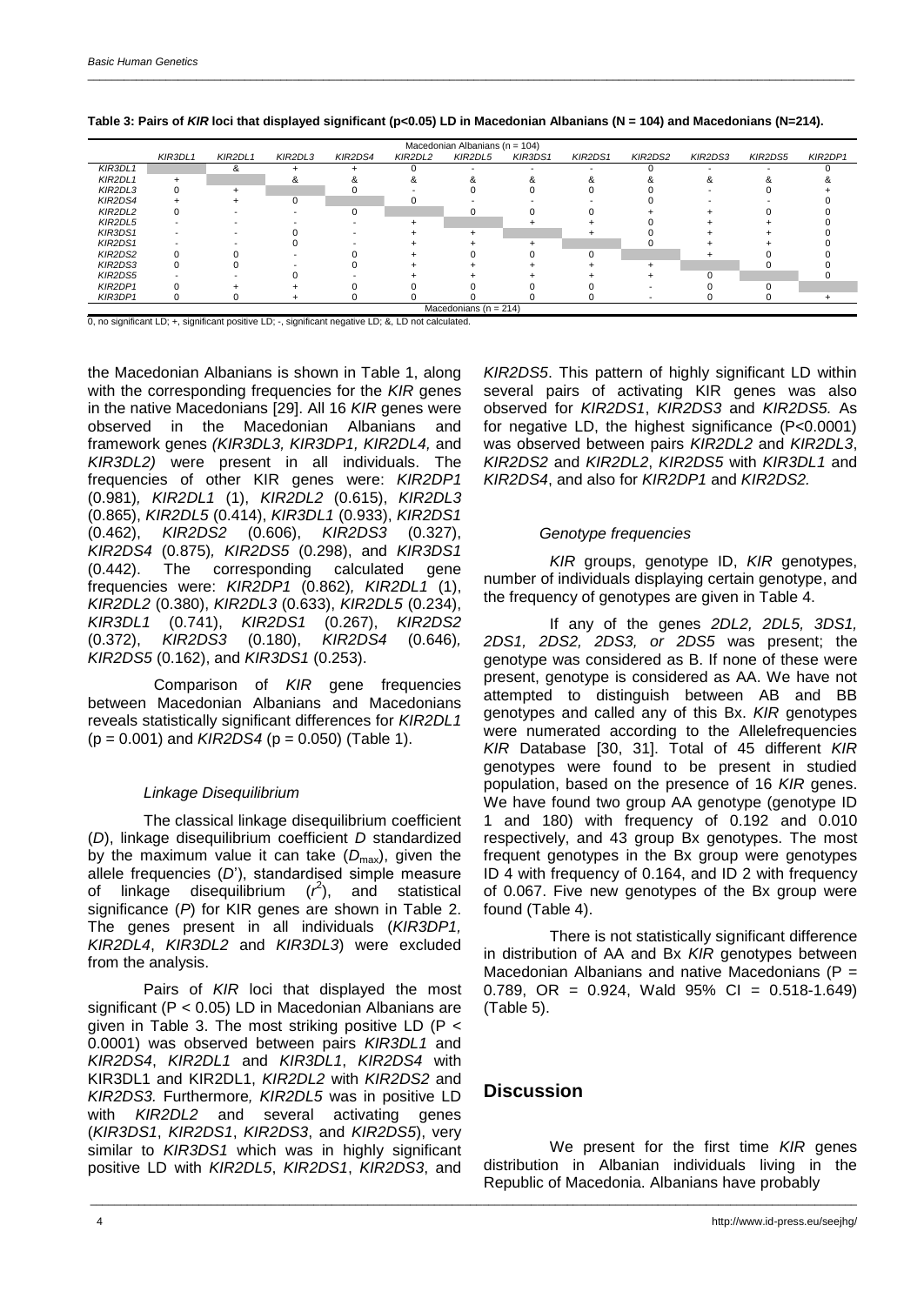| Haplo<br>group | Genotype ID             | KIR                          | KIR                          | KIR                          | KIR<br>3DL1 2DL1 2DL3 2DS4 2DL2 2DL5 3DS1 | KIR                         | KIR                          | KIR                            | KIR<br>2DS1 2DS2             | KIR<br>KIR                                                    | KIR                       | KIR                          | KIR                          | KIR<br>2DS3 2DS5 2DL4 3DL2 3DL3 2DP1 | KIR                          | KIR<br>3DP1                  | Macedonian Albanians No (F) | Macedonians Pearson's<br>No(F) | P              |
|----------------|-------------------------|------------------------------|------------------------------|------------------------------|-------------------------------------------|-----------------------------|------------------------------|--------------------------------|------------------------------|---------------------------------------------------------------|---------------------------|------------------------------|------------------------------|--------------------------------------|------------------------------|------------------------------|-----------------------------|--------------------------------|----------------|
| AA             | $\mathbf{1}$            | $\overline{1}$               | $\mathbf{1}$                 | $\mathbf{1}$                 | $\mathbf{1}$                              | 0                           | $\pmb{0}$                    | 0                              | $\mathbf 0$                  | 0<br>0                                                        | 0                         | $\mathbf{1}$                 | $\mathbf{1}$                 | $\mathbf{1}$                         | $\overline{1}$               | $\mathbf{1}$                 | 20 (0.192)                  | 46 (0.215)                     | 0.640          |
| AA             | 180                     | 1                            | $\mathbf{1}$                 | $\mathbf 0$                  | $\mathbf{1}$                              | 0                           | $\pmb{0}$                    | 0                              | $\mathbf 0$                  | $\mathbf 0$<br>0                                              | 0                         | $\mathbf{1}$                 | 1                            | 1                                    | 1                            | $\mathbf{1}$                 | 1(0.010)                    | 0                              | 0.098          |
| Bx             | $\overline{\mathbf{c}}$ | $\mathbf{1}$                 | 1                            | $\mathbf{1}$                 | 1                                         | 0                           | $\mathbf{1}$                 | 1                              | $\mathbf{1}$                 | 0<br>0                                                        | $\mathbf{1}$              | 1                            | $\mathbf{1}$                 | 1                                    | 1                            | 1                            | 7(0.067)                    | 11(0.051)                      | 0.565          |
| Bx             | 3                       | $\mathbf{1}$                 | 1                            | 1                            | 1                                         | 1                           | 1                            | 1                              | $\mathbf{1}$                 | 0<br>1                                                        | 1                         | 1                            | $\mathbf{1}$                 | 1                                    | $\mathbf{1}$                 | $\mathbf{1}$                 | 4(0.039)                    | 4(0.019)                       | 0.291          |
| Bx             | 4                       | $\mathbf{1}$                 | 1                            | 1                            | 1                                         | 1                           | $\mathsf 0$                  | 0                              | 0                            | $\mathbf{1}$<br>0                                             | 0                         | 1                            | $\mathbf{1}$                 | 1                                    | $\mathbf{1}$                 | $\mathbf{1}$                 | 17 (0.164)                  | 27 (0.126)                     | 0.461          |
| Bx             | 5                       | $\mathbf{1}$                 | 1                            | $\mathbf{1}$                 | $\mathbf{1}$                              | 1                           | $\mathbf{1}$                 | 0                              | $\mathbf 0$                  | $\mathbf{1}$<br>1                                             | $\mathbf 0$               | 1                            | $\mathbf{1}$                 | 1                                    | $\mathbf{1}$                 | $\mathbf{1}$                 | 3(0.029)                    | 8 (0.037)                      | 0.546          |
| Bx             | 6                       | $\mathbf{1}$                 | 1                            | $\mathbf{1}$                 | $\mathbf{1}$                              | 1                           | 1                            | $\mathbf{1}$                   | $\overline{1}$               | $\mathbf{1}$<br>$\mathbf{1}$                                  | $\mathbf{1}$              | 1                            | $\mathbf{1}$                 | $\overline{1}$                       | $\mathbf{1}$                 | $\mathbf{1}$                 | 2(0.019)                    | 8(0.037)                       | 0.349          |
| Bx             | 7                       | 1                            | 1                            | $\mathbf{1}$                 | 1                                         | 1                           | $\mathbf{1}$                 | 1                              | 1                            | 1<br>1                                                        | 0                         | 1                            | $\mathbf{1}$                 | $\mathbf{1}$                         | $\mathbf{1}$                 | $\mathbf{1}$                 | 4(0.039)                    | 6(0.028)                       | 0.672          |
| Bx<br>Bx       | 8<br>9                  | $\mathbf{1}$<br>$\mathbf{1}$ | $\mathbf{1}$<br>$\mathbf{1}$ | $\mathbf{1}$<br>$\mathbf{1}$ | $\mathbf{1}$<br>$\mathbf{1}$              | 0<br>$\mathbf{1}$           | $\mathbf{1}$<br>$\mathbf{1}$ | $\mathbf{1}$<br>$\overline{0}$ | $\mathbf{1}$<br>$\mathbf{1}$ | $\mathbf 0$<br>$\mathbf{1}$<br>$\overline{0}$<br>$\mathbf{1}$ | 0<br>$\mathbf{1}$         | $\mathbf{1}$<br>$\mathbf{1}$ | $\mathbf{1}$<br>$\mathbf{1}$ | $\mathbf{1}$<br>$\mathbf{1}$         | $\mathbf{1}$<br>$\mathbf{1}$ | $\mathbf{1}$<br>1            | 2(0.019)                    | 2(0.009)<br>5(0.023)           | 0.458<br>0.398 |
| Bx             | 10                      | $\mathbf{1}$                 | $\mathbf{1}$                 | $\mathbf{1}$                 | $\mathbf{1}$                              | 0                           | $\pmb{0}$                    | 0                              | $\pmb{0}$                    | $\mathbf{1}$<br>0                                             | $\pmb{0}$                 | $\mathbf{1}$                 | $\mathbf{1}$                 | $\mathbf{1}$                         | $\mathbf{1}$                 | $\mathbf{1}$                 | 1(0.010)<br>2(0.019)        | 1(0.005)                       | 0.208          |
| Bx             | 11                      | $\mathbf{1}$                 | 1                            | $\mathbf{1}$                 | $\mathbf{1}$                              | $\mathbf{1}$                | $\mathbf{1}$                 | 0                              | $\mathbf{1}$                 | $\mathbf{1}$<br>$\mathbf{1}$                                  | $\mathbf 0$               | $\mathbf{1}$                 | $\mathbf{1}$                 | $\mathbf{1}$                         | $\mathbf{1}$                 | $\mathbf{1}$                 | 0                           | 6(0.028)                       | 0.026          |
| Bx             | 13                      | 1                            | 1                            | 1                            | 1                                         | 1                           | 1                            | 1                              | 0                            | 1<br>1                                                        | 0                         | 1                            | 1                            | $\mathbf{1}$                         | 1                            | 1                            | 1(0.010)                    | 6(0.028)                       | 0.294          |
| Bx             | 14                      | 1                            |                              | 1                            | $\mathbf{1}$                              | 0                           | 0                            | $\mathbf{1}$                   | $\mathbf 0$                  | $\mathbf 0$<br>0                                              | 0                         | 1                            | $\mathbf{1}$                 | 1                                    | $\overline{1}$               | 1                            | 1(0.010)                    | 3(0.014)                       | 0.741          |
| Bx             | 15                      | 1                            | 1                            | 1                            | 1                                         | 0                           | 0                            | 0                              | $\mathbf{1}$                 | 0<br>0                                                        | 0                         | 1                            | $\mathbf{1}$                 | 1                                    | $\mathbf{1}$                 | $\mathbf{1}$                 | 1(0.010)                    | 9(0.042)                       | 0.120          |
| Bx             | 16                      | $\mathbf{1}$                 | 1                            | $\mathbf{1}$                 | $\mathbf{1}$                              | 0                           | $\pmb{0}$                    | $\mathbf{1}$                   | $\mathbf{1}$                 | $\pmb{0}$<br>0                                                | $\pmb{0}$                 | $\mathbf{1}$                 | $\mathbf{1}$                 | 1                                    | $\mathbf{1}$                 | $\mathbf{1}$                 |                             | 1(0.005)                       | 0.367          |
| Bx             | 18                      | $\mathbf{1}$                 | $\mathbf{1}$                 | $\mathbf{1}$                 | $\mathbf{1}$                              | $\mathbf{1}$                | $\mathbf{1}$                 | $\mathbf{1}$                   | $\mathbf{1}$                 | $\pmb{0}$<br>$\mathbf 0$                                      | $\mathbf{1}$              | $\mathbf{1}$                 | $\mathbf{1}$                 | $\mathbf{1}$                         | $\mathbf{1}$                 | $\mathbf{1}$                 | 1(0.010)                    | 2(0.009)                       | 1              |
| Bx             | 19                      | $\mathbf{1}$                 | 1                            | $\mathbf{1}$                 | $\mathbf{1}$                              | $\mathbf{1}$                | $\mathsf 0$                  | 0                              | $\overline{0}$               | 0<br>0                                                        | 0                         | 1                            | $\mathbf{1}$                 | 1                                    | $\mathbf{1}$                 | $\mathbf{1}$                 | 1(0.010)                    | 1(0.005)                       | 0.601          |
| Bx             | 23                      | $\mathbf{1}$                 | 1                            | $\mathbf{1}$                 | $\mathbf{1}$                              | 0                           | $\mathsf 0$                  | 0                              | $\mathbf 0$                  | 0<br>0                                                        | $\mathbf{1}$              | 1                            | $\mathbf{1}$                 | $\mathbf{1}$                         | $\mathbf{1}$                 | $\mathbf{1}$                 | 0                           | 1(0.005)                       | 0.367          |
| Bx             | 28                      | $\mathbf{1}$                 | $\mathbf{1}$                 | $\mathbf{1}$                 | $\mathbf{1}$                              | 0                           | $\mathbf{1}$                 | 1                              | $\mathbf{1}$                 | 0<br>$\mathbf{1}$                                             | $\mathbf{1}$              | $\mathbf{1}$                 | $\mathbf{1}$                 | $\mathbf{1}$                         | $\mathbf{1}$                 | $\mathbf{1}$                 | 0                           | 1(0.005)                       | 0.367          |
| Bx             | 31                      | $\mathbf{1}$                 | $\mathbf{1}$                 | $\mathbf{1}$                 | $\mathbf{1}$                              | $\mathbf{1}$                | $\mathbf{1}$                 | 0                              | $\pmb{0}$                    | $\mathbf 0$<br>$\mathbf{1}$                                   | $\pmb{0}$                 | $\mathbf{1}$                 | $\mathbf{1}$                 | $\mathbf{1}$                         | $\mathbf{1}$                 | $\mathbf{1}$                 | 1(0.010)<br>$\Omega$        | 0                              | 0.098          |
| Bx<br>Bx       | 33<br>41                | $\mathbf{1}$                 | $\mathbf{1}$<br>1            | $\mathbf{1}$<br>$\mathbf{1}$ | $\mathbf{1}$                              | 0<br>1                      | $\mathbf{1}$<br>$\pmb{0}$    | $\mathbf{1}$                   | $\mathbf{1}$                 | 0<br>0<br>$\mathbf{1}$<br>1                                   | 0<br>0                    | 1<br>1                       | $\mathbf{1}$<br>$\mathbf{1}$ | $\mathbf{1}$<br>1                    | 1<br>$\mathbf{1}$            | 1<br>$\mathbf{1}$            |                             | 1(0.005)<br>0                  | 0.367          |
| Bx             | 62                      | 1<br>1                       | 1                            | 1                            | 1                                         | 1                           | $\pmb{0}$                    | 0                              | 0<br>$\mathbf 0$             | 1<br>1                                                        | 0                         | 1                            | 1                            | 1                                    | 1                            | $\mathbf{1}$                 | 1(0.010)<br>3(0.029)        | 3(0.014)                       | 0.098<br>0.362 |
| Bx             | 63                      | 1                            | 1                            | $\mathbf{1}$                 | $\mathbf{1}$                              | 1                           | $\overline{0}$               | $\mathbf{1}$                   | $\overline{1}$               | $\mathbf{1}$<br>0                                             |                           | 1                            | $\mathbf{1}$                 | 1                                    | $\mathbf{1}$                 | 1                            | 1(0.010)                    | 2(0.009)                       | 1              |
| Bx             | 68                      | 0                            | 1                            | $\mathbf{1}$                 | 0                                         | 1                           | $\mathbf{1}$                 | 1                              | $\mathbf{1}$                 | 0<br>$\mathbf{1}$                                             | 1                         | 1                            | $\mathbf{1}$                 | 1                                    | $\mathbf{1}$                 | $\mathbf{1}$                 | 1(0.010)                    | 0                              | 0.098          |
| Bx             | 69                      | 0                            | 1                            | $\mathbf{1}$                 | 0                                         | 0                           | $\mathbf{1}$                 | 1                              | $\mathbf{1}$                 | 0<br>0                                                        | 1                         | 1                            | $\mathbf{1}$                 | 1                                    | $\mathbf{1}$                 | $\mathbf{1}$                 | O                           | 2(0.009)                       | 0.306          |
| Bx             | 70                      | 0                            | 1                            | $\mathbf{1}$                 | 0                                         | $\mathbf{1}$                | 1                            | 1                              | 1                            | 1<br>1                                                        | 1                         | 1                            | $\mathbf{1}$                 | 1                                    | 1                            | 1                            | 3 (0.029)                   | 2(0.009)                       | 0.190          |
| Bx             | 71                      | $\mathbf{1}$                 | $\mathbf{1}$                 | $\mathbf 0$                  | $\mathbf{1}$                              | $\mathbf{1}$                | $\mathbf{1}$                 | 0                              | $\pmb{0}$                    | $\mathbf{1}$<br>$\mathbf{1}$                                  | 0                         | 1                            | $\mathbf{1}$                 | $\mathbf{1}$                         | $\mathbf{1}$                 | $\mathbf{1}$                 | 2(0.019)                    | 4(0.019)                       | 1              |
| Bx             | 72                      | $\mathbf{1}$                 | $\pmb{0}$                    | $\mathbf 0$                  | $\mathbf{1}$                              | 1                           | $\pmb{0}$                    | 0                              | 0                            | $\mathbf 0$<br>$\mathbf{1}$                                   | 0                         | $\mathbf{1}$                 | $\mathbf{1}$                 | $\mathbf{1}$                         | $\mathbf 0$                  | $\mathbf{1}$                 | 0                           | 1(0.005)                       | 0.367          |
| Bx             | 73                      | $\mathbf{1}$                 | $\mathbf{1}$                 | $\mathbf 0$                  | $\mathbf{1}$                              | $\mathbf{1}$                | $\mathbf{1}$                 | $\mathbf{1}$                   | $\mathbf{1}$                 | $\mathbf{1}$<br>1                                             | $\mathbf{1}$              | $\mathbf{1}$                 | $\mathbf{1}$                 | $\mathbf{1}$                         | $\mathbf{1}$                 | $\mathbf{1}$                 | 1(0.010)                    | 5(0.023)                       | 0.398          |
| Bx             | 76                      | $\mathbf{1}$                 | $\mathbf 0$                  | $\mathbf 0$                  | $\mathbf{1}$                              | $\mathbf{1}$                | 1                            | $\mathbf{1}$                   | $\mathbf{1}$                 | $\pmb{0}$<br>$\mathbf{1}$                                     | $\mathbf{1}$              | $\mathbf{1}$                 | $\mathbf{1}$                 | $\mathbf{1}$                         | $\pmb{0}$                    | 1                            | $\Omega$                    | 2(0.009)                       | 0.306          |
| Bx             | 79                      | $\mathbf{1}$                 | 1                            | 1                            | 0                                         | 0                           | 1                            | 1                              | 1                            | 0<br>0                                                        | 1                         | 1                            | $\mathbf{1}$                 | 1                                    | $\mathbf{1}$                 | $\mathbf{1}$                 | 1(0.010)                    | 0                              | 0.098          |
| Bx             | 87                      | 0                            | 1                            | $\mathbf{1}$                 | $\mathbf{1}$                              | $\mathbf{1}$                | $\mathbf{1}$                 | $\mathbf{1}$                   | 1                            | $\mathbf{1}$<br>1                                             | 1                         | 1                            | $\mathbf{1}$                 | 1                                    | $\mathbf{1}$                 | $\mathbf{1}$                 | $\Omega$                    | 1(0.005)                       | 0.470          |
| Bx             | 88                      | $\mathbf 0$                  | $\mathbf{1}$                 | $\mathbf{1}$                 | 0                                         | $\overline{0}$<br>1         | $\mathbf{1}$                 | 1                              | 1<br>$\overline{1}$          | $\overline{0}$<br>1                                           | 1                         | 1<br>$\overline{1}$          | $\mathbf{1}$                 | 1<br>$\mathbf{1}$                    | $\mathbf{1}$                 | 1                            | 1(0.010)                    | 0                              | 0.098          |
| Bx<br>Bx       | 90<br>93                | $\mathbf{1}$<br>$\mathbf{1}$ | 1<br>$\mathbf{1}$            | $\mathsf 0$<br>$\mathbf{1}$  | $\mathbf{1}$<br>0                         | $\mathbf{1}$                | $\mathbf{1}$<br>$\mathbf{1}$ | $\mathbf{1}$<br>$\mathbf{1}$   | $\mathbf{1}$                 | $\mathbf{1}$<br>$\mathbf{1}$<br>$\mathbf{1}$<br>1             | $\pmb{0}$<br>$\mathbf{1}$ | 1                            | $\mathbf{1}$<br>$\mathbf{1}$ | $\mathbf{1}$                         | $\mathbf{1}$<br>$\mathbf{1}$ | $\mathbf{1}$<br>$\mathbf{1}$ | 2(0.019)<br>1(0.010)        | 2(0.009)<br>0                  | 0.458<br>0.098 |
| Bx             | 113                     | $\mathbf{1}$                 | 1                            | $\mathbf 0$                  | $\mathbf{1}$                              | 1                           | 1                            | 0                              | $\mathbf{1}$                 | $\mathbf{1}$<br>1                                             | 0                         | $\mathbf{1}$                 | $\mathbf{1}$                 | 1                                    | $\mathbf{1}$                 | $\mathbf{1}$                 | $\Omega$                    | 1(0.005)                       | 0.367          |
| Bx             | 118                     | $\mathbf{1}$                 | $\mathbf{1}$                 | $\pmb{0}$                    | $\mathbf{1}$                              | 1                           | $\mathbf{1}$                 | $\mathbf{1}$                   | $\mathbf{1}$                 | 0<br>1                                                        | $\mathbf{1}$              | $\mathbf{1}$                 | $\mathbf{1}$                 | $\mathbf{1}$                         | $\mathbf{1}$                 | 1                            | 1(0.010)                    | 0                              | 0.098          |
| Bx             | 159                     | 0                            | 1                            | $\mathbf{1}$                 | 0                                         | 1                           | $\mathbf{1}$                 | $\mathbf{1}$                   | $\mathbf{1}$                 | $\mathbf{1}$<br>1                                             | 0                         | 1                            | $\overline{1}$               | $\mathbf{1}$                         | $\mathbf{1}$                 | 1                            | $\Omega$                    | 1(0.005)                       | 0.367          |
| Bx             | 171                     | $\mathbf{1}$                 | $\mathbf{1}$                 | $\mathbf 0$                  | $\mathbf{1}$                              | $\mathbf{1}$                | $\mathsf 0$                  | 0                              | $\pmb{0}$                    | $\pmb{0}$<br>$\mathbf 0$                                      | 0                         | $\mathbf{1}$                 | $\mathbf{1}$                 | $\mathbf{1}$                         | $\mathbf{1}$                 | $\mathbf{1}$                 | 1(0.010)                    | 0                              | 0.098          |
| Bx             | 172                     | 1                            | $\mathbf{1}$                 | $\mathbf 0$                  | $\mathbf{1}$                              | $\mathbf{1}$                | $\mathsf 0$                  | 0                              | 0                            | 0<br>1                                                        | 0                         | 1                            | $\mathbf{1}$                 | $\mathbf{1}$                         | $\pmb{0}$                    | 1                            | 1(0.010)                    | 0                              | 0.098          |
| Bx             | 190                     | 0                            |                              | $\mathbf 0$                  | $\pmb{0}$                                 | 1                           | 1                            | 1                              | 1                            | 1<br>$\mathbf{1}$                                             | 0                         | 1                            | 1                            | $\mathbf{1}$                         | 1                            | 1                            | 1(0.010)                    | 0                              | 0.098          |
| Bx             | 192                     | 1                            | 1                            | 1                            | $\mathbf{1}$                              | 1                           | 0                            | 0                              | $\mathbf{1}$                 | 0<br>1                                                        | 0                         | $\mathbf{1}$                 | $\mathbf{1}$                 | 1                                    | $\mathbf{1}$                 | 1                            | 2(0.019)                    | $\mathbf 0$                    | 0.019          |
| Bx             | 200                     | $\mathbf{1}$                 | 1                            | $\mathbf{1}$                 | 1                                         | 0                           | $\mathbf{1}$                 | 0                              | 0                            | 0<br>$\mathbf 0$                                              | 0                         | 1                            | $\mathbf{1}$                 | $\mathbf{1}$                         | $\mathbf{1}$                 | $\mathbf{1}$                 | $\Omega$                    | 1(0.005)                       | 0.367          |
| Bx             | 202                     | $\mathbf{1}$                 | $\mathbf{1}$                 | $\mathbf{1}$                 | $\mathbf{1}$                              | $\mathbf{1}$                | $\pmb{0}$                    | 0                              | $\mathbf{1}$                 | $\mathbf 0$<br>$\mathbf{1}$                                   | $\mathbf{1}$              | 1<br>$\mathbf{1}$            | $\mathbf{1}$                 | 1                                    | $\mathbf{1}$                 | $\mathbf{1}$                 | 2(0.019)                    | 3(0.014)                       | 0.726          |
| Bx             | 205<br>233              | $\mathbf{1}$                 | 1                            | $\mathbf{1}$<br>$\mathbf{1}$ | 1<br>$\mathbf{1}$                         | $\mathbf 0$<br>$\mathbf{1}$ | $\mathsf 0$<br>$\mathsf 0$   | 0<br>$\mathbf{1}$              | $\mathbf{1}$                 | $\pmb{0}$<br>$\mathbf{1}$<br>$\mathbf{1}$                     | $\mathbf 0$<br>0          | 1                            | $\mathbf{1}$<br>$\mathbf{1}$ | $\mathbf{1}$<br>$\mathbf{1}$         | $\mathbf{1}$                 | 1<br>$\mathbf{1}$            | 1(0.010)                    | 1(0.005)<br>5(0.023)           | 0.367          |
| Bx<br>Bx       | 260                     | $\mathbf{1}$<br>$\mathbf{1}$ | $\mathbf{1}$<br>$\mathbf{1}$ | $\mathbf{1}$                 | $\mathbf{1}$                              | 0                           | $\mathbf 0$                  | 0                              | 1<br>$\pmb{0}$               | 1<br>$\mathbf 0$<br>$\mathbf{1}$                              | 0                         | $\mathbf{1}$                 | $\mathbf{1}$                 | $\mathbf{1}$                         | $\mathbf{1}$<br>$\mathbf{1}$ | $\mathbf{1}$                 | $\Omega$                    | 2(0.009)                       | 0.398<br>0.306 |
| Bx             | 268                     | $\mathbf{1}$                 | $\mathbf{1}$                 | $\mathbf{1}$                 | $\mathbf{1}$                              | $\mathbf{1}$                | $\mathbf 0$                  | 0                              | $\mathbf 0$                  | $\mathbf{1}$<br>1                                             | $\mathbf{1}$              | $\mathbf{1}$                 | $\mathbf{1}$                 | $\mathbf{1}$                         | $\mathbf{1}$                 | 1                            | $\Omega$                    | 1(0.005)                       | 0.367          |
| Bx             | 294                     | 0                            | $\mathbf{1}$                 | $\mathbf{1}$                 | 0                                         | 1                           | $\mathbf{1}$                 | 1                              | $\mathbf{1}$                 | 0<br>1                                                        | 1                         | 1                            | $\mathbf{1}$                 | $\mathbf{1}$                         | $\mathbf{1}$                 | 1                            | 1(0.010)                    | 1(0.005)                       | 0.601          |
| Bx             | 317                     | 1                            | 1                            | $\mathbf 0$                  | $\mathbf{1}$                              | 1                           | $\mathsf 0$                  | 0                              | 0                            | 1<br>1                                                        | 0                         | 1                            | 1                            | 1                                    | 1                            | 1                            | 0                           | 3(0.014)                       | 0.117          |
| Bx             | 318                     | 0                            | 1                            | 0                            | 0                                         | $\mathbf{1}$                | 0                            |                                | 1                            | $\mathbf{1}$<br>1                                             | 1                         | 1                            | 1                            | 1                                    | 1                            | 1                            | $\Omega$                    | 1(0.005)                       | 0.367          |
| Bx             | 319                     | 1                            | 1                            | 1                            | 1                                         | 1                           | 0                            | 1                              | $\overline{1}$               | 1<br>$\mathbf{1}$                                             | 1                         | 1                            | $\mathbf{1}$                 | 1                                    | 1                            | 1                            | 1(0.010)                    | 2(0.009)                       | $\mathbf{1}$   |
| Bx             | 331                     | 1                            | 1                            | $\mathbf{1}$                 | 0                                         | 0                           | 1                            | 1                              | $\mathbf{1}$                 | 0<br>1                                                        | 0                         | 1                            | $\mathbf{1}$                 | $\mathbf{1}$                         | $\mathbf{1}$                 | $\mathbf{1}$                 | 1(0.010)                    | 0                              | 0.098          |
| Bx             | 336                     | $\mathbf{1}$                 | 1                            | $\mathbf{1}$                 | 1                                         | 1                           | $\pmb{0}$                    | $\mathbf{1}$                   | 0                            | 0<br>0                                                        | 0                         | 1                            | $\mathbf{1}$                 | 1                                    | 1                            | $\mathbf{1}$                 |                             | 1(0.005)                       | 0.367          |
| Bx             | 359                     | $\mathbf{1}$                 | 0                            | $\mathbf{1}$                 | 1                                         | 0                           | 1                            | 1                              | $\mathbf{1}$                 | 0<br>0                                                        | 1                         | 1                            | 1                            | 1                                    | 1                            | 1                            | 0                           | 1(0.005)                       | 0.367          |
| Bx             | 363                     | $\mathbf{1}$                 | 0                            | $\mathbf{1}$                 | 1                                         | 1                           | 1                            | 1                              | 1                            | 0<br>1                                                        | 1                         | 1                            | 1                            | 1                                    | 1                            | 1                            | 0                           | 1(0.005)                       | 0.367          |
| Bx             | 370<br>371              | $\mathbf{1}$                 | $\mathbf{1}$<br>$\mathbf{1}$ | $\mathbf{1}$<br>$\mathbf{1}$ | $\mathbf{1}$<br>1                         | 1<br>$\mathbf{1}$           | $\mathbf 0$<br>0             | 0<br>0                         | $\mathbf{1}$<br>$\mathbf{1}$ | $\mathbf{1}$<br>0<br>$\mathbf 0$<br>0                         | $\mathbf{1}$<br>1         | $\mathbf{1}$<br>$\mathbf{1}$ | $\mathbf{1}$<br>$\mathbf{1}$ | $\mathbf{1}$<br>$\mathbf{1}$         | $\mathbf{1}$<br>$\mathbf{1}$ | $\mathbf{1}$<br>$\mathbf{1}$ | 0<br>$\mathbf 0$            | 3(0.014)                       | 0.117<br>0.367 |
| Bx<br>Bx       | 372                     | 1<br>$\mathbf{1}$            | $\mathbf{1}$                 | $\mathbf{1}$                 | $\mathbf{1}$                              | 0                           | 0                            | $\mathbf{1}$                   | $\mathbf{1}$                 | 0<br>1                                                        | 0                         | 1                            | $\mathbf{1}$                 | $\mathbf{1}$                         | $\mathbf{1}$                 | $\mathbf{1}$                 | 2(0.032)                    | 1(0.005)<br>1(0.005)           | 0.208          |
| Bx             | 373                     | $\mathbf{1}$                 | 1                            | $\mathbf{1}$                 | $\mathbf{1}$                              | 1                           | 0                            | 0                              | 1                            | $\mathbf{1}$<br>1                                             | 0                         | 1                            | $\mathbf{1}$                 | 1                                    | $\mathbf{1}$                 | $\mathbf{1}$                 | 0                           | 2(0.009)                       | 0.306          |
| Bx             | 374                     | $\mathbf{1}$                 | $\pmb{0}$                    | 1                            | 0                                         | 1                           | 1                            | $\mathbf{1}$                   | 1                            | 1<br>$\mathbf{1}$                                             | 0                         | $\mathbf{1}$                 | $\mathbf{1}$                 | 1                                    | $\mathbf{1}$                 | $\mathbf{1}$                 | 0                           | 1(0.005)                       | 0.367          |
| Bx             | 375                     | 0                            | 1                            | 1                            | 0                                         | 0                           | 0                            | 0                              | $\mathbf{1}$                 | 0<br>0                                                        | 1                         | 1                            | 1                            | 1                                    | 1                            | 1                            | 0                           | 1(0.005)                       | 0.367          |
| Bx             | 376                     | $\mathbf 0$                  | 0                            | 0                            | 1                                         | $\mathbf{1}$                | 0                            | 0                              | $\mathbf{1}$                 | $\mathbf{1}$<br>1                                             | 0                         | 1                            | $\mathbf{1}$                 | $\mathbf{1}$                         | $\mathbf{1}$                 | $\mathbf{1}$                 | 0                           | 1(0.005)                       | 0.367          |
| Bx             | 377                     | $\mathbf 0$                  | 0                            | $\mathbf{1}$                 | 0                                         | 1                           | $\mathbf{1}$                 | $\mathbf{1}$                   | $\mathbf{1}$                 | 0<br>1                                                        | $\mathbf{1}$              | 1                            | $\mathbf{1}$                 | $\mathbf{1}$                         | $\mathbf{1}$                 | $\mathbf{1}$                 | 0                           | 3(0.014)                       | 0.117          |
| Bx             | 378                     | $\mathbf{1}$                 | $\mathbf{1}$                 | 0                            | 1                                         | 1                           | 0                            | 1                              | 0                            | 1<br>0                                                        | 0                         | 1                            | $\mathbf{1}$                 | $\mathbf{1}$                         | 0                            | $\mathbf 0$                  | 0                           | 1(0.005)                       | 0.367          |
| Bx             | 379                     | $\mathbf{1}$                 | $\mathbf{1}$                 | 0                            | $\mathbf{1}$                              | $\mathbf{1}$                | 0                            | $\mathbf{1}$                   | 1                            | $\mathbf{1}$<br>0                                             | 1                         | 1                            | $\mathbf{1}$                 | $\mathbf{1}$                         | $\mathbf{1}$                 | $\mathbf{1}$                 | 0                           | 1(0.005)                       | 0.367          |
| Bx             | 380                     | $\mathbf{1}$                 | 0                            | $\mathbf{1}$                 | $\mathbf{1}$                              | 1                           | $\mathbf{1}$                 | 0                              | 0                            | $\mathbf{1}$<br>0                                             | 0                         | $\mathbf{1}$                 | $\mathbf{1}$                 | $\mathbf{1}$                         | $\mathbf{1}$                 | $\mathbf{1}$                 | 0                           | 1(0.005)                       | 0.367          |
| Bx             | 429                     | $\mathbf{1}$                 | $\mathbf{1}$                 | $\mathbf 0$                  | $\mathbf{1}$                              | $\mathbf{1}$                | $\mathbf{1}$                 | $\mathbf{1}$                   | $\mathbf{1}$                 | $\mathbf{1}$<br>0                                             | $\mathbf{1}$              | $\mathbf{1}$                 | $\mathbf{1}$                 | $\mathbf{1}$                         | $\mathbf 0$                  | $\mathbf{1}$                 | 1(0.010)                    | 0                              | 0.098          |
| Bx             | new                     | 1                            | 1                            | 1                            | 0                                         | 1                           | 0                            | 1                              | 1                            | 1<br>1                                                        | 1                         | 1                            | $\mathbf{1}$                 | 1                                    | $\mathbf{1}$                 | 1                            | 1(0.010)                    | 0                              | 0.098          |
| Bx             | new                     | 1                            | 1                            | 0                            | $\mathbf{1}$                              | 1                           | 0                            | 1                              | 1                            | 1<br>1                                                        | 0                         | 1                            | 1                            | 1                                    | $\mathbf 1$                  | 1                            | 1(0.010)                    | 0                              | 0.098          |
| Bx<br>Bx       | new                     | $\mathbf{1}$                 | 1                            | $\mathbf 0$<br>1             | $\mathbf{1}$<br>0                         | 0<br>1                      | 0<br>0                       | 0<br>1                         | 1<br>1                       | 0<br>0<br>1<br>1                                              | 0                         | 1<br>1                       | $\mathbf{1}$<br>1            | 1                                    | $\mathbf{1}$<br>1            | $\mathbf{1}$<br>$\mathbf{1}$ | 1(0.010)<br>1(0.010)        | 0<br>0                         | 0.098<br>0.098 |
| Bx             | new<br>new              | $\mathbf{1}$<br>$\mathbf{1}$ | 1<br>$\mathbf{1}$            | $\mathbf 0$                  | 0                                         | $\mathbf{1}$                | $\mathsf 0$                  | 0                              | $\pmb{0}$                    | $\mathbf{1}$<br>1                                             | 0<br>0                    | 1                            | $\mathbf{1}$                 | 1<br>$\mathbf{1}$                    | $\mathbf{1}$                 | $\mathbf{1}$                 | 1(0.010)                    | 0                              | 0.098          |
|                |                         |                              |                              |                              |                                           |                             |                              |                                |                              |                                                               |                           |                              |                              |                                      |                              |                              |                             |                                |                |

#### **Table 4:** *KIR* **locus haplogroups, genotypes ID and genotype frequency of Macedonian Albanians (N = 104) and Macedonians (N = 214).**

*\_\_\_\_\_\_\_\_\_\_\_\_\_\_\_\_\_\_\_\_\_\_\_\_\_\_\_\_\_\_\_\_\_\_\_\_\_\_\_\_\_\_\_\_\_\_\_\_\_\_\_\_\_\_\_\_\_\_\_\_\_\_\_\_\_\_\_\_\_\_\_\_\_\_\_\_\_\_\_\_\_\_\_\_\_\_\_\_\_\_\_\_\_\_\_\_\_\_\_\_\_\_\_\_\_\_\_\_\_\_\_\_\_\_\_\_\_\_\_\_\_\_\_\_\_\_\_*

*KIR* Genotype [1=Positive. 0=negative]

populated the south-western part of the Balkan in the Palaeolithic Age. During the various invasions and migrations that frequently occurred in these territories,

genetic admixtures within Roman and later Byzantine empires probably took place.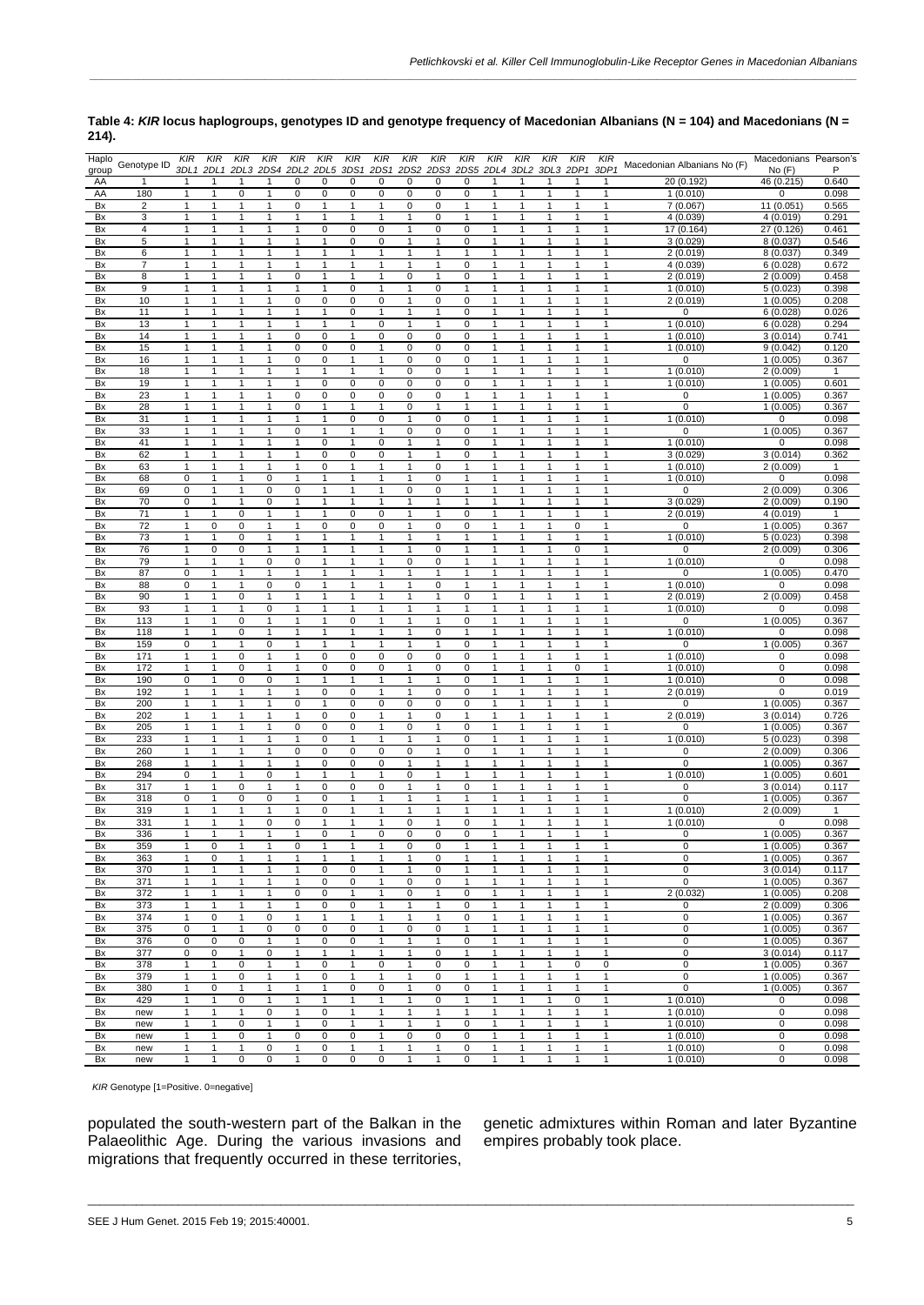When compared with the *KIR* gene frequencies of the native Macedonian population, the most significant difference was found for *KIR2DL1* (F  $= 1$  in Macedonian Albanians and  $F = 0.940$  in Macedonians, P = 0.001) and for *KIR2DS4* (0.875 compared to  $0.940$  in Macedonian population,  $P =$ 0.050). As expected, the frequencies of several *KIR* genes are comparable or even very similar with frequencies found in some Mediterranean populations, such as France, Italy, Greece, and Belgium [32-35]. Relatively high frequency of *KIR2DS4* (0.875) is common for both, Macedonian Albanians and native Macedonians and it is similar to the frequencies found in populations from Belgium, England, Greece and Japan [35-37]. These findings are in agreement with previously published reports studying the HLA polymorphisms, which indicate similarity of Albanians with other Balkan and European (especially Mediterranean) ethnic groups [6].

#### **Table 5: AA and Bx** *KIR* **haplogroup frequencies in Macedonian Albanians (N = 104) and Macedonians (N = 214).**

|            |    | Albanians |     | <b>Macedonians</b> | Pearson's | Odds ratio | Wald 95% CI |  |
|------------|----|-----------|-----|--------------------|-----------|------------|-------------|--|
| Haplogroup |    |           |     |                    | p-value   |            |             |  |
| AA         |    | 0.202     | 46  | 0.215              | 0.789     | 0.924      | 0.518-1.649 |  |
| <b>Bx</b>  | 83 | 0.798     | 168 | 0.785              |           |            |             |  |

N. number of individuals displaying AA or Bx *KIR* genotype; F. frequency of *KIR* genotype; CI. confidence interval.

Linkage disequilibrium (LD) analysis is used in *KIR* population studies in order to define common co segregation patterns of multiple *KIR* loci and also potential allelic relationships between *KIR* loci. We have observed several pairs in striking positive LD relationship ( $P < 0.0001$ ) in our study, such as pairs *KIR3DL1* and *KIR2DS4*, *KIR2DL1* and *KIR3DL1*, and combinations between *KIR2DL5* and several activating *KIR3DS1, KIR2DS1, KIR2DS3* and *KIR2DS5*.

Most of the observed LD patterns have been previously reported for Macedonian population (29), and Roma population from the Republic of Macedonia [38] and also other populations [39]. However, we cannot assume an absolute correlation between the *KIR* loci, as we only detect a certain percentage of alleles at a locus.

Despite the mentioned differences in the frequencies of two *KIR* genes in the studied Macedonian Albanians and native Macedonian population, we have not found statistically significant differences between the two populations when comparing the frequencies of AA and Bx *KIR* genotypes. Similar predominance of group Bx genotypes has been also observed in the North Indians, Palestinians, South Asians and Afro-Caribbean's [36, 39, 40]. Five new genotypes were identified and are being referred to allelefrequencies.net [30].

We published several papers about frequencies of KIR genes: in human West Nile virus

infections reported 2011 in the Republic of Macedonia [41]; in Graft versus Host Disease after related haematopoietic stem cell transplantation in patients with haematological malignancies from Republic of Macedonia [42]; in pandemic influenza A (H1N1)pdm09 infection in critically ill Macedonian patients [43]; in Macedonian patients with haematological malignancies [44]; and women with infertility problems [45]. The frequency of Macedonian Albanians in these and future studies of KIR genes should be taken into account.

\_\_\_\_\_\_\_\_\_\_\_\_\_\_\_\_\_\_\_\_\_\_\_\_\_\_\_\_\_\_\_\_\_\_\_\_\_\_\_\_\_\_\_\_\_\_\_\_\_\_\_\_\_\_\_\_\_\_\_\_\_\_\_\_\_\_\_\_\_\_\_\_\_\_\_\_\_\_\_\_\_\_\_\_\_\_\_\_\_\_\_\_\_\_\_\_\_\_\_\_\_\_\_\_\_\_\_\_\_\_\_\_\_\_\_\_\_\_\_\_\_\_\_\_\_\_\_

There are few limitations of this study that should be addressed. First, *KIR* typing at allelic level might be more informative but unfortunately, at present we are not able to perform it. Second, the genetic distance analysis between studied and other populations, would certainly add value to this study. However, there are recent studies arguing the real meaning and contribution of this analysis to the population comparisons, in the light of proposed different evolution of activating and inhibitory KIR genes [46, 47].

In conclusion, we have determined the distribution of *KIR* genes in Macedonian Albanians and compared it with similar results for native Macedonian populations. It would be of interest to compare these results with results for other Albanian populations in the region and throughout the world and later address the influence of migrations and admixture of populations on inheritance of *KIR* genes. This study can be suitable for use in other anthropological studies in order to better understand genetic distances, and especially for performing a meta-analysis of *KIR* gene frequencies in Albanians worldwide.

## **Acknowledgement**

The authors thank Elena Cvetkovska (Institute of Immunobiology and Human Genetics, Faculty of Medicine, Ss. Cyril i Methodius University of Skopje, Skopje, Republic of Macedonia) for isolation of genomic DNA, and taking care of the Macedonian Human DNA Bank (http://www.hdna.mk).

### **References**

\_\_\_\_\_\_\_\_\_\_\_\_\_\_\_\_\_\_\_\_\_\_\_\_\_\_\_\_\_\_\_\_\_\_\_\_\_\_\_\_\_\_\_\_\_\_\_\_\_\_\_\_\_\_\_\_\_\_\_\_\_\_\_\_\_\_\_\_\_\_\_\_\_\_\_\_\_\_\_\_\_\_\_\_\_\_\_\_\_\_\_\_\_\_\_\_\_\_\_\_\_\_\_\_\_\_\_\_\_\_\_\_\_\_\_\_\_\_\_\_\_\_\_\_\_\_\_

- Demiraj S. The Origin of Albanians. Academy of Sciences of Albania, Tirana, 2006.
- 2. Albanian Agency for Statistics, 2011 Albania Census.<br>Retreived June. 2012 from: Retreived https://www.cia.gov/library/publications/the-worldfactbook/geos/al.html
- 3. Kosovo Agency for Statistics, 2011 Kosovo Census, Retreived June, 2012 from: http://esk.rksgov.net/rekos2011/?cid=2,40,276
- 4. Macedonia, S. S. O. o. t. R. o. Census 2002: Total population of the Republic of Macedonia according to declared ethnic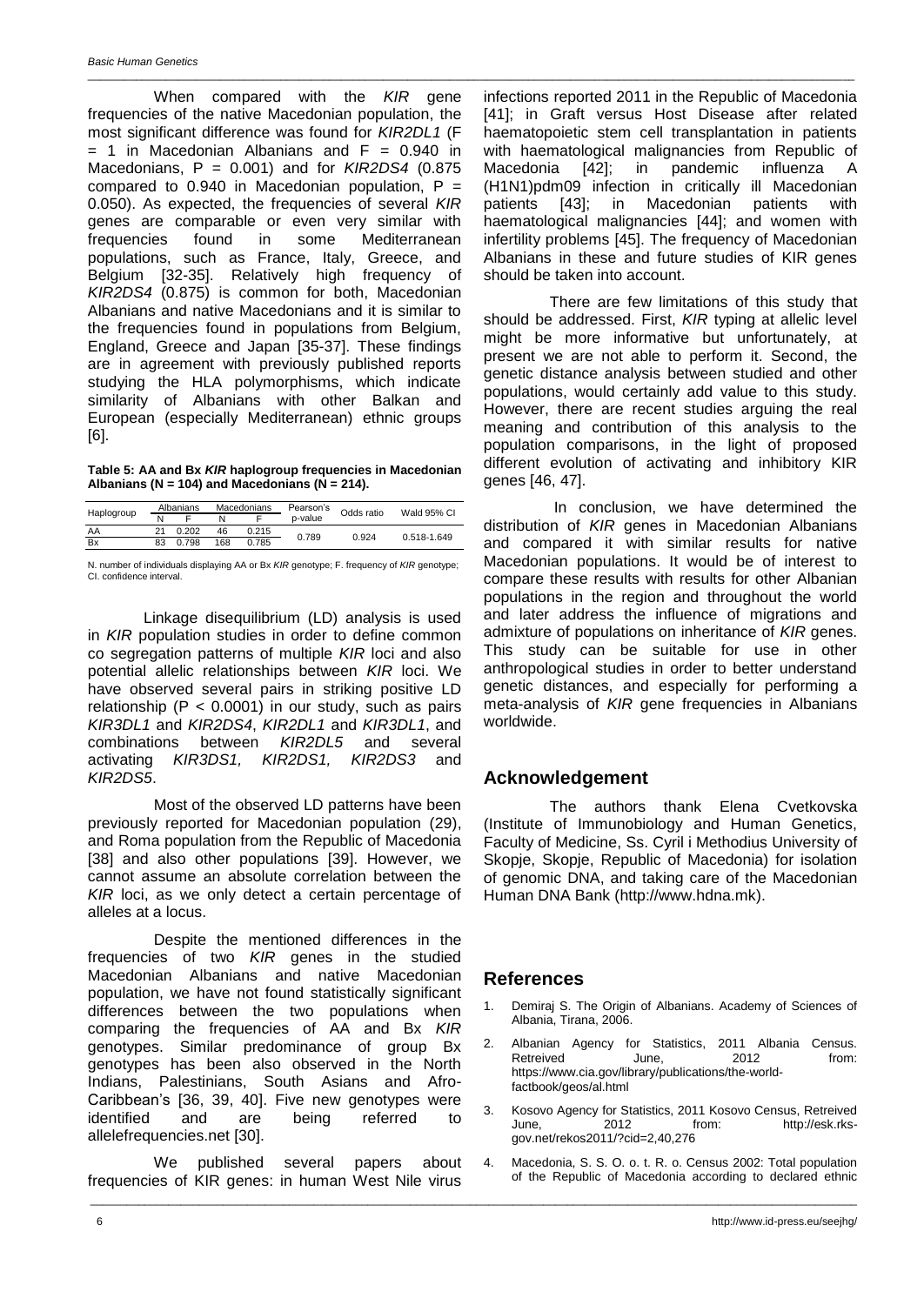affiliation, Skopje, 2004.

- 5. Grubić Z, Kerhin-Brkljacić V, Cecuk-Jelicić E, Kuci S, Kastelan A. HLA class I polymorphism in the Albanian population. Coll Antropol. 2000;24(2):303-7.
- 6. Sulcebe G, Sanchez-Mazas A, Tiercy JM, Shyti E, Mone I, Ylli Z, Kardhashi V. HLA allele and haplotype frequencies in the Albanian population and their relationship with the other European populations. Int J Immunogenet. 2009;36(6):337-43.
- 7. Boattini A, Luiselli D, Sazzini M, Useli A, Tagarelli G, Pettener D. Linking Italy and the Balkans. A Y-chromosome perspective from the Arbereshe of Calabria. Ann Hum Biol. 2011;38(1):59- 68.
- 8. Plaseski T, Noveski P, Popeska Z, Efremov GD, Plaseska-Karanfilska D. Association Study of Single-Nucleotide Polymorphisms in FASLG, JMJDIA, LOC203413, TEX15, BRDT, OR2W3, INSR, and TAS2R38 Genes With Male Infertility. J Androl. 2012;33(4):675-83.
- 9. Ferri G, Tofanelli S, Alù M, Taglioli L, Radheshi E, Corradini B, Paoli G, Capelli C, Beduschi G. Y-STR variation in Albanian populations: implications on the match probabilities and the genetic legacy of the minority claiming an Egyptian descent. Int J Legal Med. 2010;124(5):363-70.
- 10. Belledi M, Poloni ES, Casalotti R, Conterio F, Mikerezi I, Tagliavini J, Excoffier L. Maternal and paternal lineages in Albania and the genetic structure populations. Eur J Hum Genet. 2000;8(7):480-6.
- 11. Kruja J, Beghi E, Zerbi D, Dobi D, Kuqo A, Zekja I, Mijo S, Kapisyzi M, Messina P. High prevalence of major neurological disorders in two Albanian communities: results of a door-todoor survey. Neuroepidemiology. 2012;38(3):138-47.
- 12. Festini F, Taccetti G, Repetto T, Mannini C, Neri S, Bisogni S, de Martino M. Incidence of cystic fibrosis in the Albanian population. Pediatr Pulmonol. 2008;43(11):1124-9.
- 13. Castaman G, Giacomelli SH, Ghiotto R, Boseggia C, Pojani K, Bulo A, Madeo D, Rodeghiero F. Spectrum of mutations in Albanian patients with haemophilia A: identification of ten novel mutations in the factor VIII gene. Haemophilia. 2007;13(3):311-6.
- 14. Harel-Bellan A, Quillet A, Marchiol C, DeMars R, Tursz T, Fradelizi D. Natural killer susceptibility of human cells may be regulated by genes in the HLA region on chromosome 6. Proc Natl Acad Sci U S A. 1986;83(15):5688-92.
- 15. Moretta A, Tambussi G, Bottino C, Tripodi G, Merli A, Ciccone E, Pantaleo G, Moretta L. A novel surface antigen expressed by a subset of human CD3- CD16+ natural killer cells. Role in cell activation and regulation of cytolytic function. J Exp Med. 1990;171(3):695-714.
- 16. Liu WR, Kim J, Nwankwo C, Ashworth LK, Arm JP. Genomic organization of the human leukocyte immunoglobulin-like receptors within the leukocyte receptor complex on chromosome 19q13.4. Immunogenetics. 2000;51(8-9):659-69.
- 17. Gonzalez A, McErlean C, Meenagh A, Shovlin T, Middleton D. Killer cell immunoglobulin-like receptor allele discrimination by high-resolution melting. Hum Immunol. 2009;70(10):858-63.
- 18. Uhrberg M, Valiante NM, Shum BP, Shilling HG, Lienert-Weidenbach K, Corliss B, Tyan D, Lanier LL, Parham P. Human diversity in killer cell inhibitory receptor genes. Immunity. 1997;7(6):753-63.
- 19. Middleton D, Gonzelez F. The extensive polymorphism of KIR genes. Immunology. 2010;129(1):8-19.
- 20. Towner P. Purification of DNA. Essential Molecular Biology. Ed by Brown TA. Oxford, Oxford University Press, 1995: 47-54.
- 21. Spiroski M, Arsov T, Petlichkovski A, Strezova A, Trajkov D, Efinska-Mladenovska O, Zaharieva E. Case Study: Macedonian Human DNA Bank (hDNAMKD) as a source for public health Genetics. Health Determinants in the Scope of

\_\_\_\_\_\_\_\_\_\_\_\_\_\_\_\_\_\_\_\_\_\_\_\_\_\_\_\_\_\_\_\_\_\_\_\_\_\_\_\_\_\_\_\_\_\_\_\_\_\_\_\_\_\_\_\_\_\_\_\_\_\_\_\_\_\_\_\_\_\_\_\_\_\_\_\_\_\_\_\_\_\_\_\_\_\_\_\_\_\_\_\_\_\_\_\_\_\_\_\_\_\_\_\_\_\_\_\_\_\_\_\_\_\_\_\_\_\_\_\_\_\_\_\_\_\_\_

New Public Health. B. G. Georgieva L. Sofia, Hans Jacobs, 2005.

- 22. Marsh SG, Parham P, Dupont B, Geraghty DE, Trowsdale J, Middleton D, Vilches C, Carrington M, Witt C, Guethlein LA, Shilling H, Garcia CA, Hsu KC, Wain H. Killer-cell immunoglobulin-like receptor (KIR) nomenclature report, 2002. Immunogenetics. 2003;55(4):220-6.
- 23. Robinson J, Mistry K, McWilliam H, Lopez R, Marsh SG. IPD- the Immuno Polymorphism Database. Nucleic Acids Res. 2010;38(Database issue):D863-9.
- 24. Gómez-Lozano N, Vilches C. Genotyping of human killer-cell immunoglobulin-like receptor genes by polymerase chain reaction with sequence-specific primers: an update. Tissue Antigens. 2002;59(3):184-93.
- 25. Excoffier L, Laval G, Schneider S. Arlequin (version 3.0): an integrated software package for population genetics data analysis. Evol Bioinform Online. 2007;1:47-50.
- 26. Mattuiz PL, Ihde D, Piazza A, Ceppellini R, Bodmer WF. New approaches to population genetics and segregation analysis of the HLA system. In: TerasakiPI, editor. Histocompatibility testing. Copenhagen: Munksgaard; 1970. p. 193–205.
- 27. Lewontin RC, Dunn LC. The Evolutionary Dynamics of a Polymorphism in the House Mouse. Genetics. 1960;45(6):705- 22.
- 28. Lewontin RC. The Interaction of Selection and Linkage. I. General Considerations; Heterotic Models. Genetics. 1964;49(1):49-67.
- 29. Djulejic E, Petlichkovski A, Trajkov D, Hristomanova S, Middleton D, Spiroski M. Distribution of killer cell immunoglobulinlike receptors in the Macedonian population. Hum Immunol. 2010;71(3):281-8.
- 30. Gonzalez-Galarza FF, Christmas S, Middleton D, Jones AR. Allele frequency net: a database and online repository for immune gene frequencies in worldwide populations. Nucleic Acids Res. 2011;39(Database issue):D913-9.
- 31. Gourraud PA, Gagne K, Bignon JD, Cambon-Thomsen A, Middleton D. Preliminary analysis of a KIR haplotype estimation algorithm: a simulation study. Tissue Antigens. 2007;69 Suppl 1:96-100.
- 32. Denis L, Sivula J, Gourraud PA, Kerdudou N, Chout R, Ricard C, Moisan JP, Gagne K, Partanen J, Bignon JD. Genetic diversity of KIR natural killer cell markers in populations from France, Guadeloupe, Finland, Senegal and Réunion. Tissue Antigens. 2005;66(4):267-76.
- 33. Bontadini A, Testi M, Cuccia MC, Martinetti M, Carcassi C, Chiesa A, Cosentini E, Dametto E, Frison S, Iannone AM, Lombardo C, Malagoli A, Mariani M, Mariotti L, Mascaretti L, Mele L, Miotti V, Nesci S, Ozzella G, Piancatelli D, Romeo G, Tagliaferri C, Vatta S, Andreani M, Conte R. Distribution of killer cell immunoglobulin-like receptors genes in the Italian Caucasian population. J Transl Med. 2006;4:44.
- 34. Niokou D, Spyropoulou-Vlachou M, Darlamitsou A, Stavropoulos-Giokas C. Distribution immunoglobulin-like receptors in the Greek population. Hum Immunol. 2003;64(12):1167-76.
- 35. Verheyden S, Bernier M, Demanet C. Identification of natural killer cell receptor phenotypes associated with leukemia. Leukemia. 2004;18(12):2002-7.
- 36. Cook MA, Moss PA, Briggs DC. The distribution of 13 killer-cell immunoglobulin-like receptor loci in UK blood donors from three ethnic groups. Eur J Immunogenet. 2003;30(3):213-21.
- 37. Suzuki Y, Hamamoto Y, Ogasawara Y, Ishikawa K, Yoshikawa Y, Sasazuki T, Muto M. Genetic polymorphisms of killer cell immunoglobulin-like receptors are associated with susceptibility to psoriasis vulgaris. J Invest Dermatol. 2004;122(5):1133-6.

SEE J Hum Genet. 2015 Feb 19; 2015:40001. 7